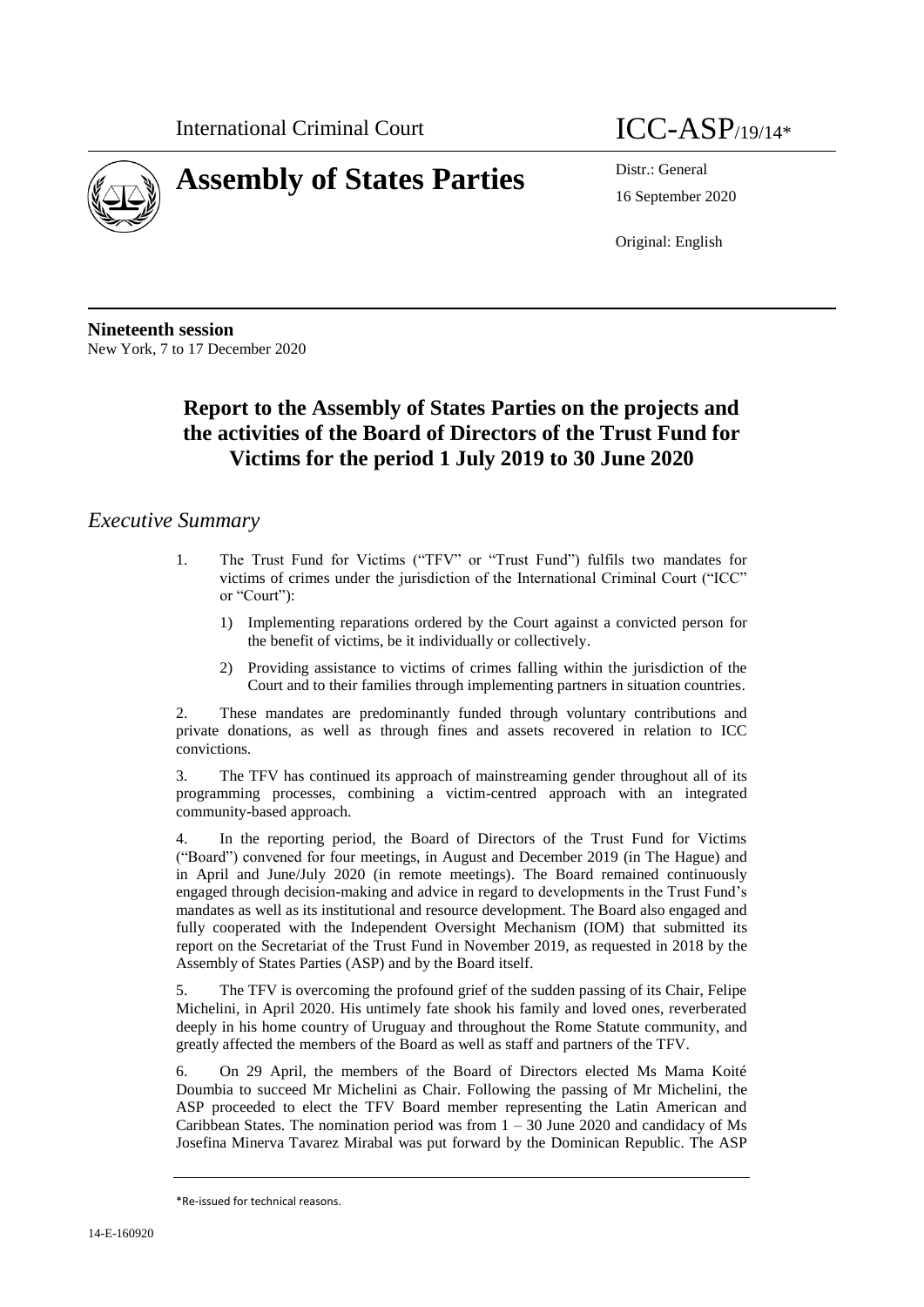elected Ms Tavarez Mirabal as the new member of TFV Board of Directors at the beginning of July 2020.

7. Major developments for the TFV in the reporting period include:

8. The global COVID-19 pandemic continues to affect communities worldwide, and in particular those who are already vulnerable and marginalised because of harm suffered from crimes falling within the remit of the Rome Statute. Despite the travel restrictions, the TFV has continued its work and adapted successfully to remote ways of working. It is the TFV's priority and commitment to continue to bring support and relief to the thousands of victim survivors under its mandates especially during these difficult times.

9. The TFV followed closely the local disruptions and stringent measures to contain the virus in situation countries, which resulted in limiting movements and interactions. Together with its partner organisations, the TFV has adjusted its operational engagement in the interest of the victims and survivors. The TFV has been in close coordination and consultation within the ICC, with national and local Government authorities, and with United Nations missions.

10. In January and March 2020, the Presidency transmitted to the Trust Fund fines for reparations at the total amount of €330,000 collected in the *Bemba et.al* case.

11. The work of the TFV grew in diversity, intensity and volume in 2019 and in the first half of 2020:

12. Three cases are at the reparations implementation stage: *Lubanga*, *Katanga* and *Al Mahdi*; all three involve different crimes that have harmed the victims, their families and the affected communities in diverse and distinct ways. The implementation stage of reparations in these cases caused an increased legal and operational workload for the TFV. In 2019, reparations proceedings started in the *Ntaganda* case as did the TFV's engagement in these proceedings.

13. Through the assistance mandate, the TFV has continued its programme in northern Uganda. After a short period of postponement of activities due to COVID-19 in 2020, the TFV has found ways together with the partner organisations to mitigate risks by conducting several activities virtually. In the first and second quarter of 2020, the TFV has also completed selection processes of partner organisations for assistance programmes in the Central African Republic (CAR), Côte d'Ivoire (CIV), and in the Democratic of the Congo (DRC). Partnerships with selected organisations are currently being finalised and assistance programmes in these countries will be launched in Q3 and Q4 2020. The TFV has also completed harm-based needs assessments for possible assistance programmes in Georgia, Kenya, and Mali.

14. The Trust Fund strengthened its human resources and organisational capacity in order to effectively implement Court-ordered reparations awards and implement assistance programmes in additional situation countries. In particular, having identified the need to streamline and improve procurement activities in relation to the selection of implementing partners, in August 2019, the Trust Fund significantly strengthened its capacity and performance in this regard, relying on additional expertise as well as on the leadership and accountability of the Programme Managers, now fully in place. This undertaking received an important impetus by the establishment, at the initiative of the Registrar, of a Joint Task force on Procurement to address procedural bottlenecks as well as to review potential systemic improvements in consideration of the Trust Fund's business needs.

15. The Trust Fund took the necessary steps to implement its reoriented resource development strategy, which enabled it to carry out reparations awards-specific fundraising, next to pursuing unrestricted funding and earmarked contributions thematically linked to particularly vulnerable groups of victims, such as those who have suffered harm from sexual and gender based violence (SGBV).

In accordance with paragraph 11 of the annex to resolution ICC-ASP/1/Res.6, which states that all offered voluntary contributions, regardless of whether they were accepted or refused, should be reported annually to the Assembly, a list of voluntary contributions is included in Annex I to this report. The list includes, inter alia: the  $\epsilon$ 2,633,551.33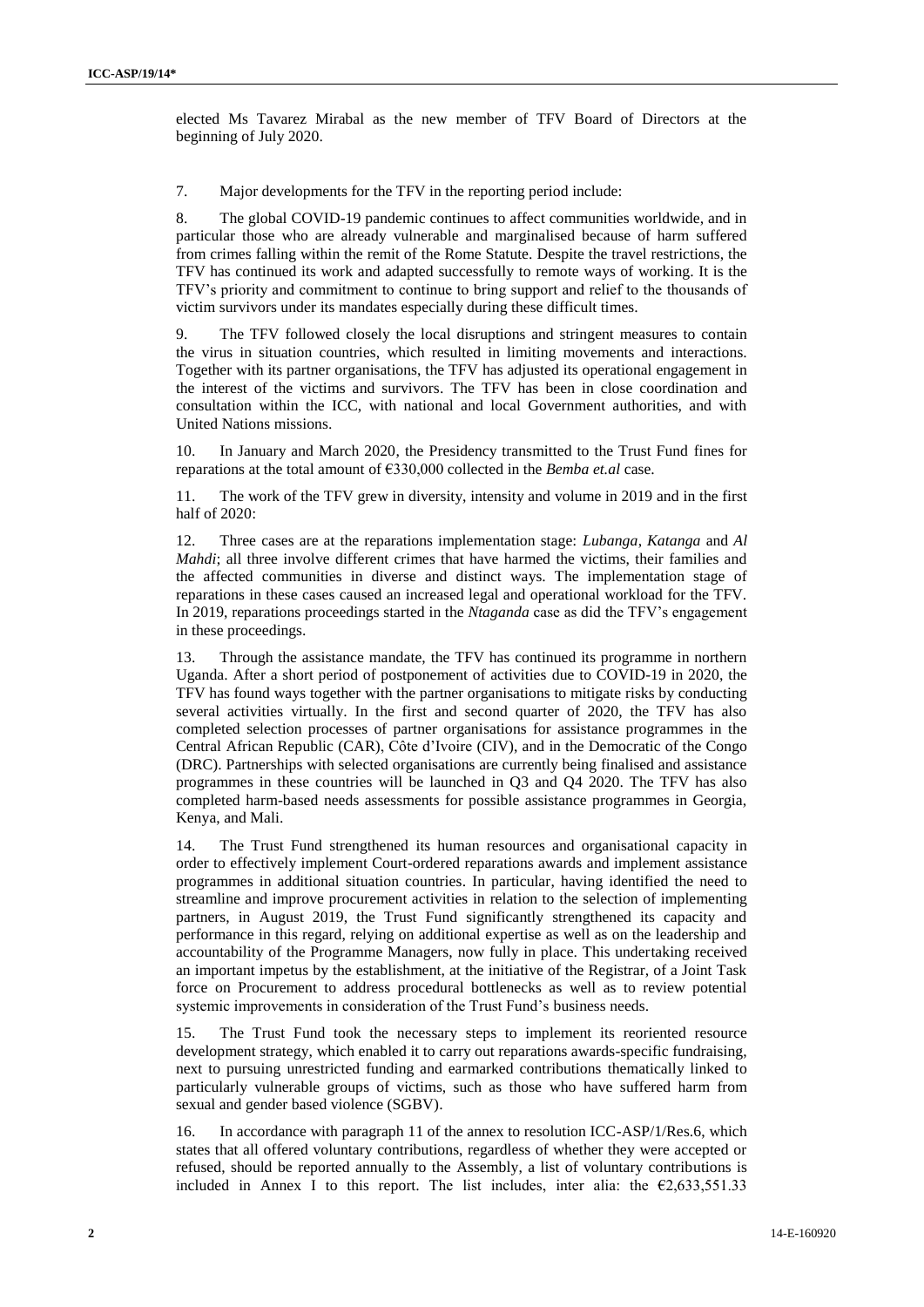contributions received from States;  $\epsilon$ 26,622.09, from institutions and individuals; and €5,587.30 and US\$63,899.06 in interest income. The TFV two Euro current accounts (ABN AMRO and BCEE) showed a balance of 1,951,803, and XOF 3,935,570 in Ecobank; the Euro savings account (BCEE) showed a balance of  $\epsilon$ 16,203,072 as per 30 June 2020. The TFV US Dollar accounts had a balance of \$3,500 in ABN AMRO and \$962 in Ecobank. The TFV implementing partner organisations have also reported  $\epsilon$ 176,176.72 in-kind and/or matching funds for the projects for the period of 1 July 2019 – 31 March 2020.

## *Call for contribution to the Trust Fund for Victims*

1. The TFV's mission is to respond to the harms suffered by victims of crimes within the jurisdiction of the ICC by ensuring the rights of victims and their families through the provision of reparations and assistance.

2. Since 2008, more than 400,000 individuals, their families and affected communities have benefitted from the TFV-supported assistance in the DRC and Uganda. Through the assistance mandate, the TFV has been able to provide, for instance, reconstructive surgery, prosthetic limbs, trauma-based counselling, educational support, income-generating activities, and conflict mediation and reconciliation.

3. This has been possible with the voluntary contributions of 45 States Parties which have contributed to the TFV since 2004: Andorra, Australia, Austria, Bangladesh, Belgium, Chile, Colombia, Cyprus, Czech Republic, Denmark, Estonia, Finland, France, Georgia, Germany, Hungary, Ireland, Italy, Japan, Jordan, Latvia, Liechtenstein, Luxembourg, Mali, Mexico, Netherlands, New Zealand, Nigeria, Norway, Philippines, Poland, Portugal, Republic of Congo, Republic of Korea, Senegal, Sierra Leone, Slovakia, Slovenia, South Africa, Spain, Sweden, Switzerland, Trinidad and Tobago, United Kingdom, and Uruguay.

4. The Trust Fund is dependent on voluntary contributions and donations to implement its mandates in order to keep up with the jurisdictional (situations) and case (reparations) developments at the ICC, and to deliver on the Rome Statute's promise of reparative justice to victims.

5. With voluntary contributions and support from States Parties, the TFV can continue providing much needed assistance to the most vulnerable victims, so that these victims are able to begin the process of healing and become positive contributing members of their communities. For those States Parties with limited capacity to donate their support, even if of a symbolical character, signals their commitment to the principle of reparations to victims of the crimes under the Rome Statute.

6. In consideration of the current status and outlook for Court-ordered reparations, as well as the need to assist victims at the level of ICC situation countries, the TFV has set a goal to raise a minimum of  $\epsilon$ 40 million in voluntary contributions and private donations by 2025 in order to implement and complement the payment of reparations orders and to expand the implementation of assistance programmes to at least seven countries for the benefit of victims in as many situations as possible.

7. However, the TFV has been stretched to a maximum in order to cope with a radically increasing workload both in The Hague and in the field. At the institutional level, the Trust Fund is facing two grave challenges: lack of implementation capacity and of financial resources. Resolving these challenges is of utmost importance in order for the Trust Fund to fully complement reparations awards in the *Lubanga* and *Al Mahdi* cases, to fund five-year assistance programmes in northern Uganda, the DRC, CAR, CIV and to expand assistance programmes to Georgia, Kenya, and Mali. Furthermore, it is most likely that the volume of future reparations orders will grow significantly, should there be reparations orders in the *Ntaganda* and *Ongwen* cases.

8. The Board of Directors of the Trust Fund seeks the support of the States Parties to fill its remaining capacity gap to allow the Trust Fund to continue to provide its services in a professional and responsible manner. The TFV requests the understanding and consideration of the States Parties in this regard.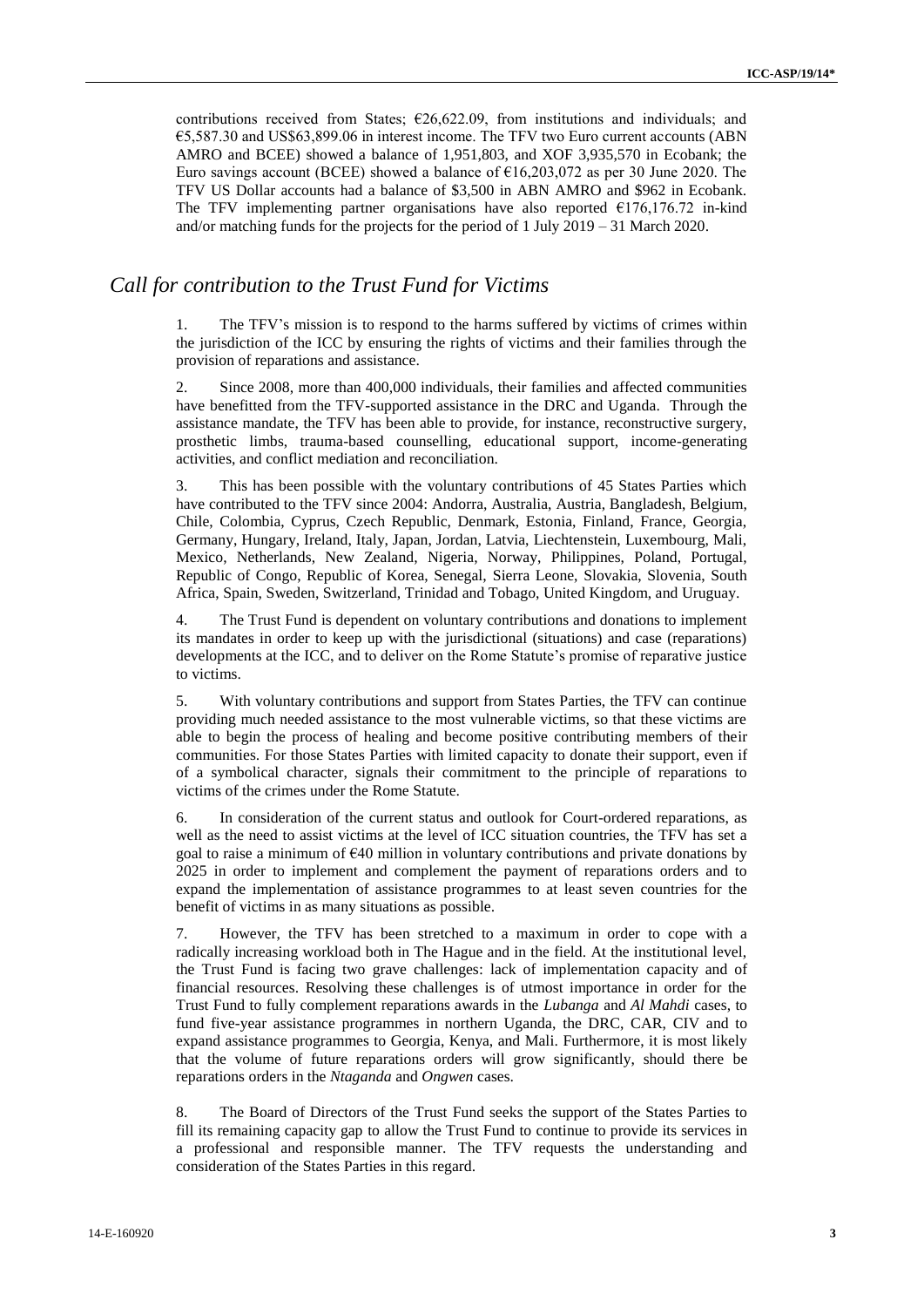9. The Board of Directors calls upon all States Parties and other States, international and inter-governmental organizations, individuals, corporations and other entities to make voluntary contributions to the Trust Fund in order to ensure that the rights of victims and their families to receive the reparations and assistance they need becomes a reality.

10. The Board of Directors invites States Parties to follow the example of existing multi-annual funding agreements with the TFV, using official development assistance ("ODA") resources.

11. The Board of Directors invites States Parties to respond to requests by the TFV for earmarked contributions for the purposes of funding specific reparations awards, as well as for replenishing and strengthening the Trust Fund's general reparations resources, and expresses its appreciation to those that have already done so.

12. The Board of Directors invites States Parties to consider making earmarked voluntary contributions to the Trust Fund to the benefit of victims of sexual and genderbased violence, and expresses its appreciation to those that have already done so.

13. The Board of Directors acknowledges with deep appreciation both the unrestricted and earmarked voluntary contributions received during the reporting period.

14. The Board of Directors further expresses its appreciation to all States Parties who may be supporting the Board's endeavours to explore in-kind support and private sector funding, in order to elevate the TFV's revenue and to diversify its donor base.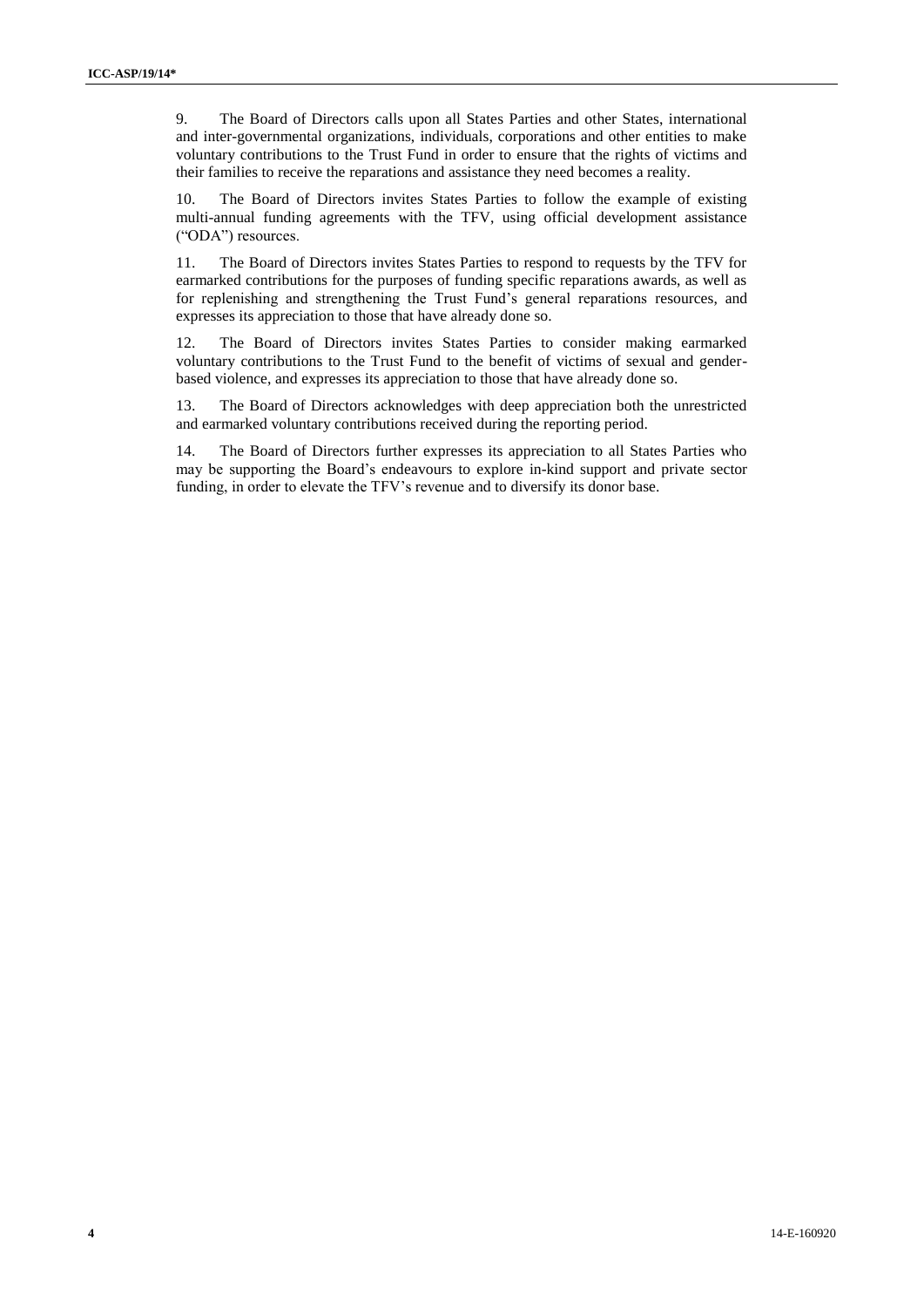# **I. Introduction**

1. In accordance with resolution ICC-ASP/1/Res.6 and Regulation 76 of the Regulations of the Trust Fund for Victims,<sup>1</sup> the Board of Directors submits this annual report to the Assembly of States Parties ("the ASP"). The period covered by this report is from 1 July 2019 until 30 June 2020. The report gives a summary of the achievements made in the assistance mandate, as well as activities undertaken in relation to the implementation of reparations orders in the *Lubanga, Katanga, Al Mahdi* and *Ntaganda* cases. The report also provides an update of the Trust Fund's financial situation and the Secretariat's prospective budget for 2021.

## **II. Activities and projects**

2. The Trust Fund fulfils two mandates: (1) implementing reparations ordered by the Court,<sup>2</sup> and (2) providing assistance for the benefit of victims subject to Article 79 of the Rome Statute by the use of other resources.<sup>3</sup> Both mandates provide support to victims of genocide, crimes against humanity and war crimes (crimes of aggression) committed since 1 July 2002. 4

## **A. Meetings and Decisions of the Board of Directors**

3. The Board held its  $22<sup>nd</sup>$  Meeting in The Hague on 27-28 August 2019. During this meeting the Board made four decisions: 1) the Board approved the programmatic framework for the TFV's pilot assistance programme in CAR; 2) the Board decided to submit proposals to the ASP President concerning terms and election sequence of the Board, as well as on the term of and working relationship with the Executive Director; 3) the Board decided to pursue the initiative of holding an extraordinary meeting of the Board in Montevideo during the second week of December, following on the ASP  $18<sup>th</sup>$  Session, pending the final commitment by Government of Uruguay to host this meeting; 4) the Board endorsed the implementation of an assessment phase, starting in the second half of 2019, for a possible assistance programme in Mali.

4. During this meeting, the Board discussed TFV programmes and activities, organisational matters including ongoing recruitment of vacant posts, the working draft of the strategic plan and fundraising and visibility. Among these were the progress made in the preparation and implementation of reparations activities in the *Katanga, Lubanga* and *Al Mahdi* cases; the start of new programme cycles in the assistance programmes in northern Uganda (April 2019) and the Democratic Republic of the Congo (DRC); the start of the assessment phase for possible assistance programmes in Kenya and Georgia; and the creation of situational teams and procurement task force.

5. The  $23<sup>rd</sup>$  Board Meeting took place in The Hague on  $5 - 6$  December 2019. This coincided with the 18<sup>th</sup> session of the ASP, during which the Board met with States Parties' representatives, ICC officials, and civil society groups. In these meetings, the Board reviewed and discussed progress made towards the implementation of reparations awards in the *Katanga*, *Lubanga*, and *Al Mahdi* cases, as well as developments in the assistance mandate programmes. In this meeting, the Board took note of and accepted the IOM's evaluation report and requested the Executive Director to submit an action plan in relation to the report's recommendations. The Executive Director submitted the action plan on 24 December 2019.

6. On 2 March 2020, the Board decided to approve the draft Strategic Plan 2019-2021 as well as the proposed action plan in relation to the recommendations of the IOM evaluation report.

7. On 29 April 2020, the Board held its  $24<sup>th</sup>$  meeting virtually and under the most extraordinary circumstances attributed to the passing of the Board Chair, Mr Felipe

 $\overline{a}$ 

<sup>&</sup>lt;sup>1</sup> Regulation 76 of the Regulations of the Trust Fund for Victims states that the Board "shall submit a written annual report on the activities of the Trust Fund to the Committee on Budget and Finance and the External Auditor and the Assembly of States Parties, through its President."

 $2$  Article 75 (2) of the Rome Statute and Rule 98 (2), (3), (4) of the Rules of Procedure and Evidence.

<sup>&</sup>lt;sup>3</sup> Rule 98 (5) of the Rules of Procedure and Evidence. For more information on the Fund's legal basis, please see http://trustfundforvictims.org/legal-basis.

As defined in Articles 6, 7 and 8 of the Rome Statute.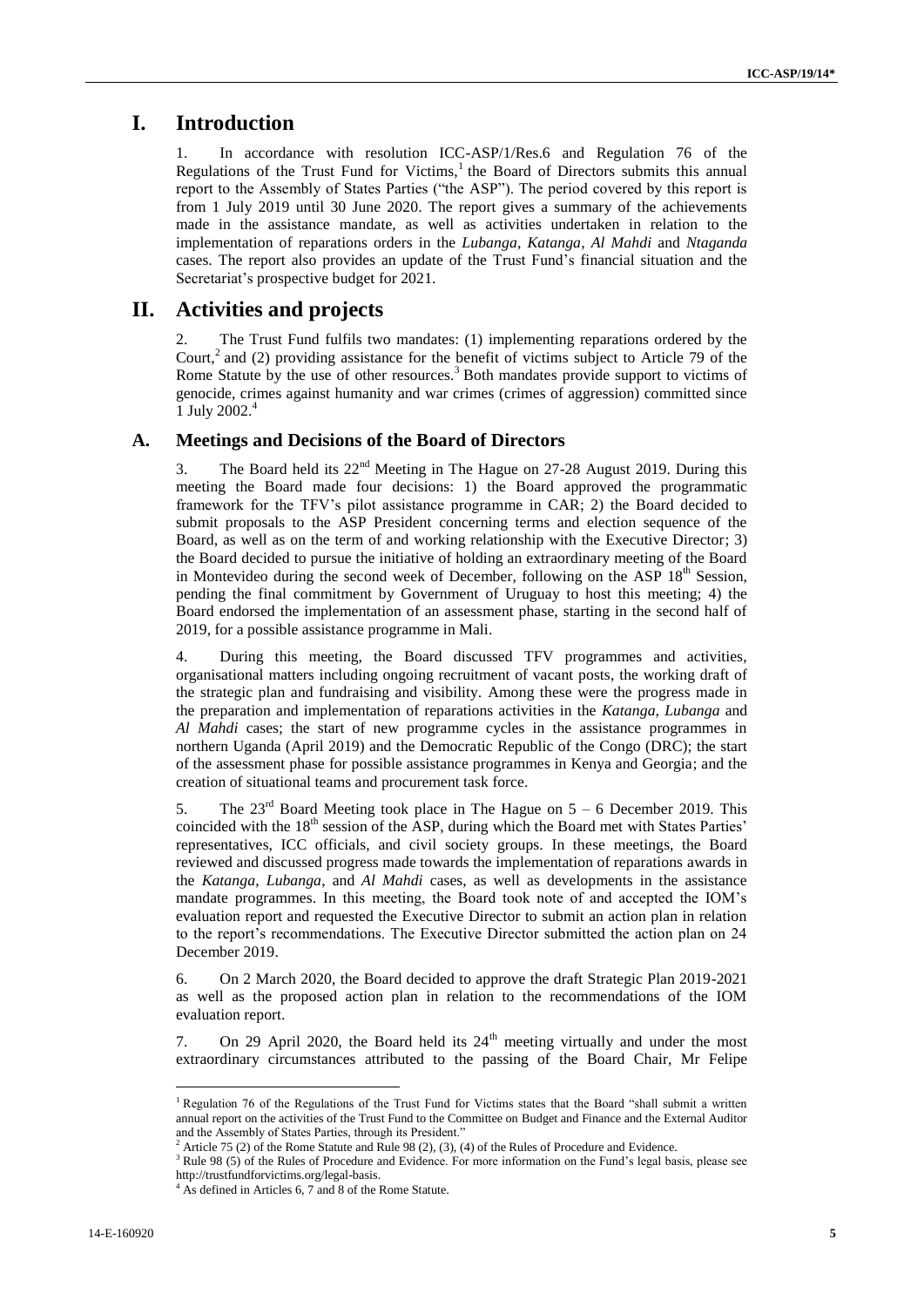Michelini on 19 April. At this meeting the Board elected Ms Mama Koité Doumbia as the new Chair.

8. During the  $25<sup>th</sup>$  Meeting, held virtually on 25 June 2020, the Board took four decisions: 1) The Board approved the creation of a funded fellowship/internship programme named after Mr Michelini and will be creating a task force to translate this proposal into concrete action in collaboration with the ICC Registrar; 2) The Board approved the naming of an ICC meeting room after Mr Michelini, which will be inaugurated during the next Board meeting in The Hague; 3) The Board approved the 2021 proposed budget for the TFV Secretariat with zero-normal growth (this adoption occurred in writing after the meeting); 4) The Board decided to hold additional virtual Board meetings in the month of July.

9. An additional virtual Board meeting has been scheduled for July 2020 to discuss the updated Strategic Plan taking into consideration the IOM recommendations and the impact of COVID-19 and fundraising. At this occasion, the newly elected Board member will be introduced to the Board.

#### **B. Other Events and Meetings**

10. Between 24 – 27 September 2019, TFV Board member Mama Koité Doumbia and Executive Director Pieter de Baan travelled to New York City to meet with the Malian President and discuss matters related to the symbolic reparations award to the Government of Mali and the implementation of the reparations awards in the *Al Mahdi* case. During this visit, Ms Doumbia and Mr De Baan also met with potential private parties with the aim of enhancing visibility of the Trust Fund's activities and establishing partnerships for future fundraising.

11. In November 2019 the TFV participated in the "Workshop on Advancing Reparations for Survivors of Conflict-Related Sexual Violence" in New York organised by the International Organisation for Migration and UN Women to discuss reparations processes in various countries and how to ensure a survivor centred approach to reparations. Several bilateral meetings with States Parties have been conducted also during this visit.

12. In August and December 2019 the TFV Board held meetings in The Hague to discuss the preliminary outcomes of the IOM evaluation, the Strategic Plan 2019-2021 and progress in the implementation of reparations awards, assistance programmes, resource mobilisation and advocacy efforts.

13. In November 2019, the TFV held meetings in Brussels to meet several States Parties which have their Embassies based in Brussels as well as the European Commission. The Embassy of Uganda generously sponsored and hosted the event with States Parties in Brussels.

14. On 2 December 2019, TFV Board members and Executive Director met with the Minister of Foreign Affairs of Finland, H.E. Ms Pekka Haavisto. The topics addressed in this meeting included the contributions received from the Government of Finland to date, a report on current and future planned activities of the TFV, fundraising challenges and TFV's continuous collaboration with the Government of Finland.

15. In the period of 2 – 7 December 2019, TFV Board members and Executive Director Mr De Baan, together with members of the TFV staff attended the  $18<sup>th</sup>$  Session of the ASP. On 2 December 2019, TFV Board Chair, Mr Michelini, provided the report of the TFV activities in his address to the ASP. During the ASP, the TFV Board members together with Mr De Baan held bilateral meetings with delegations from States Parties, civil societies and ICC officials.

16. Members of the TFV legal team attended a breakfast meeting held at the World Forum in The Hague on 2 December 2019 on the occasion of the Launch of the AFLA Quarterly on lessons learned from the *Gbagbo* and *Blé Goudé* case and on the ICC review.

17. On 4 December 2019, the Trust Fund held a Side Event at the World Forum in The Hague called "The value of a harm-based, victim-centred approach to reparative justice" which was co- hosted by the Governments of Chile, Finland, Ireland, Korea, Mali and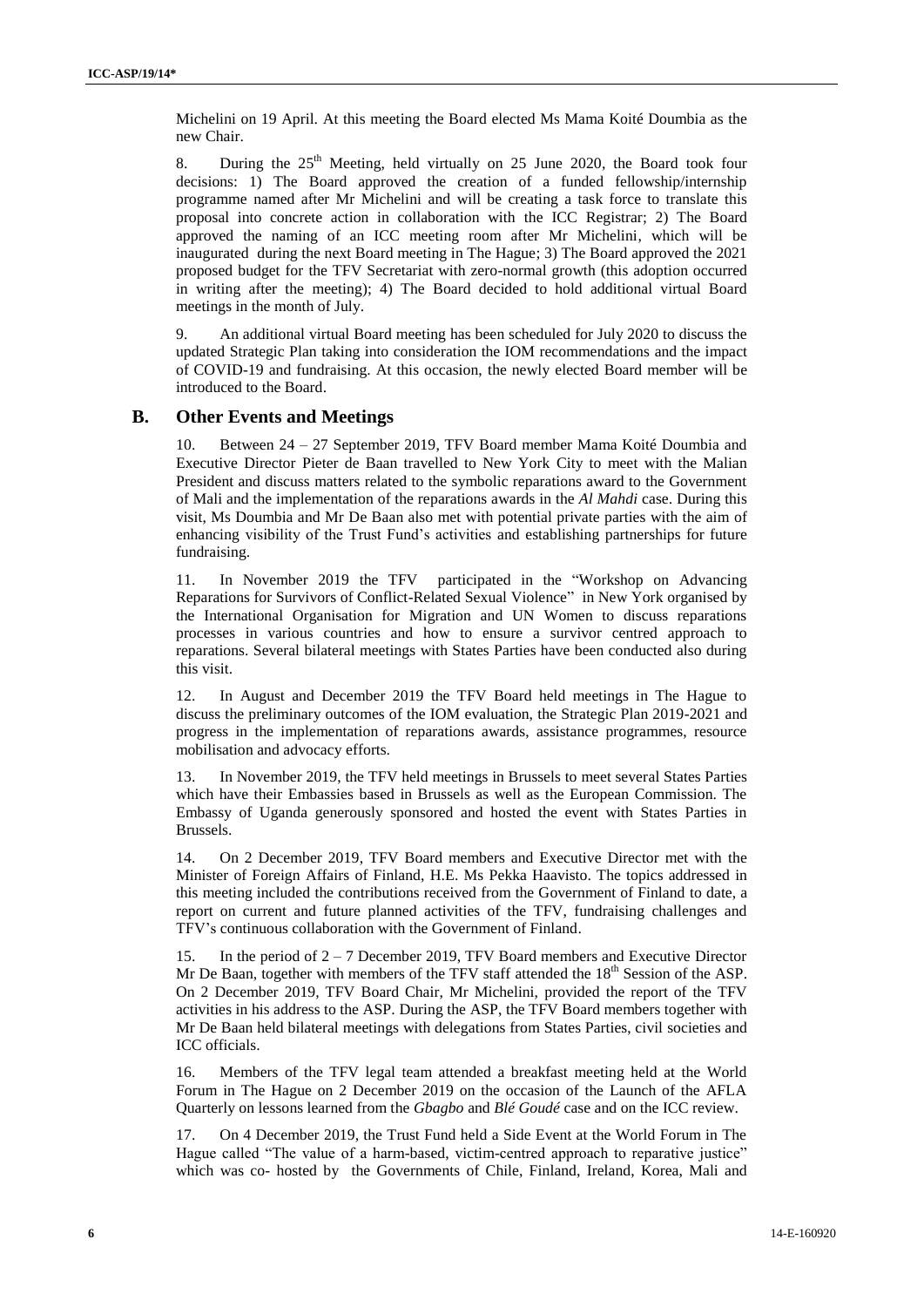Sweden. This side event featured remarks by H.E. Mr Malick Coulibaly, Minister of Justice of Mali, H.E. Mr Kevin Kelly, Ambassador of Ireland to the Netherlands, H.E. Mr Carl Magnus Nesser, Director-General for Legal Affairs, Ministry of Foreign Affairs of Sweden, H.E. Ms Mariana Durney, Director-General of Legal Affairs, Ministry of Foreign Affairs of Chile as well as members of the TFV Board of Directors. Discussants included Mr Fidel Nsita Luvengika, Legal Representatives of Victims in *Katanga* and *Al-Hassan* cases, Ms Karine Bonneau, Dr Mukwege /Murad Global Survivor Fund and Mr Pieter de Baan, TFV Executive Director.

18. On 5 December 2019, the Trust Fund's Executive Director and members the TFV legal staff attended the REDRESS Event: "Seizing Assets for Reparations: Challenges and Opportunities", co- hosted by the Governments of Chile, France and Uruguay.

19. The Governments of Bangladesh, Georgia, Mali, the United Kingdom, Uruguay, and the TFV held a reception on 5 December 2019 on the occasion of the  $18<sup>th</sup>$  session of the ASP.

20. Between 6 – 8 February 2020, Board member Mama Koité Doumbia attended the International Symposium on the Unesco Chair "From the challenges of the duty to remember to the problem of justice, peace and reconciliation in post-conflict societies" in Lyon, France. The Symposium was under the presidency of the President of the Republic of Mali who was represented by a Malian delegation. On this platform, Ms Doumbia presented the mandates and activities of the Trust Fund for Victims in different panels such as the panel "The problem of Peace and national reconciliation" where the Board Chair emphasised on the issues of peace and justice, TFV's collaboration with UNESCO, Minusma and the Malian government in the implementation of its mandates and challenges ahead.

21. The TFV Board members and the Executive Director attended a limited number of events in January and February 2020, but due to the outbreak of the COVID-19 pandemic, events after early March 2020 were organised virtually.

#### **C. Evaluation by the Independent Oversight Mechanism**

22. The Board and TFV Secretariat engaged and fully cooperated with the Independent Oversight Mechanism (IOM) on its undertaking of an evaluation of the TFV Secretariat, as requested by the Assembly of States Parties (ASP) and the TFV Board of Directors in December 2018.

23. In April, August, and December 2019, the Board held meetings in The Hague to discuss the (preliminary) outcomes of the IOM evaluation, the Strategic Plan 2019 – 2021, as well as progress in the implementation of reparations awards, assistance programmes, resource mobilization and advocacy efforts.

24. This discussion has continued in 2020. The Secretariat of the TFV provided the updated action plan of the IOM's recommendations to the Board in December 2019. The Secretariat submitted the updated Strategic Plan, which incorporates the IOM recommendations, for their approval in July 2020. Following the example of the Registry, the Strategic Plan is accompanied by a Strategic Goal Tracker. Once these documents are approved, the Strategic Plan will be made available to the States Parties. Meanwhile, the TFV has conducted bilateral meetings with States Parties to inform about the progress made in relation to implementing the IOM recommendations.

25. In addressing the IOM recommendations, the TFV Secretariat has taken relevant steps and will continue to do so:

1) Relationship with the Board: The Secretariat directly focused on an improved communication with the Board and introduced more comprehensive Management Reports (quarterly) before Board meetings and regular activity updates. In addition, Board members are directly engaged in issuing administrative eligibility decisions in relation to reparations beneficiaries in *Al Mahdi* and *Lubanga.*

2) Key documents: The draft Strategic Plan was discussed at Board meetings from August 2019 onwards and was adopted in July 2020. Further to internal discussion and in alignment with the IOM recommendations, the Strategic Plan focuses on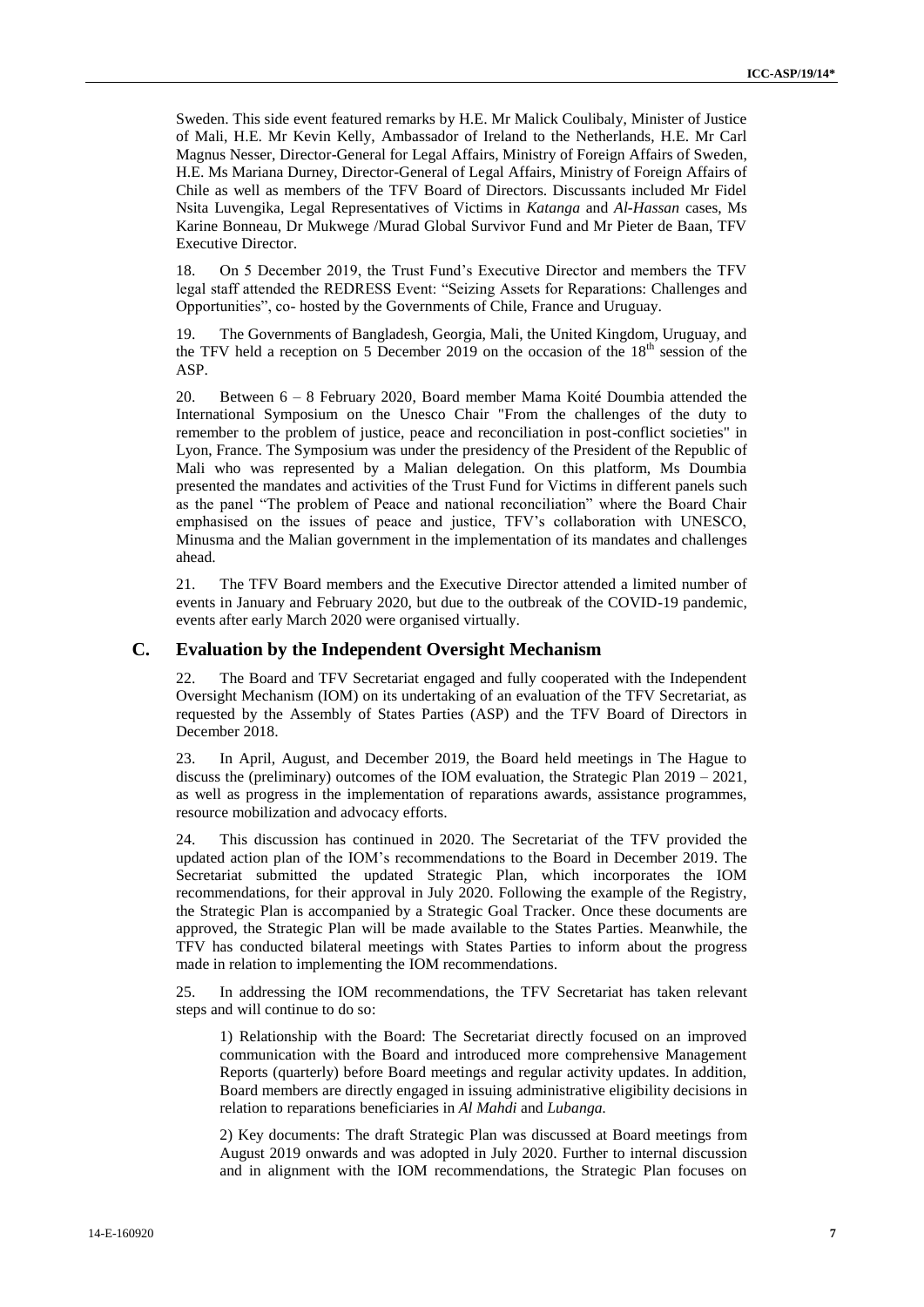impact and performance, clarifies ambitions in relation to both the reparations and assistance mandate, and articulates goals in line with the Theory of Change. The goals expressed in the Strategic Plan Tracker set short timelines for a thorough review of all key documents including fundraising and sustainability strategy and risk management.

3) Cooperation with the Registry: By reference to the 2019 STFV-Registry Cooperation and Assistance Framework, the Executive Director and Registrar intensified their collaboration in 2020, not only through weekly meetings, but also through a specific focus on expediting procurements (Procurement Task Force), which led to the conclusion of a significant number of complex and high volume procurements (selection of implementing partners for reparations and assistance activities) by June 2020. Accordingly, the Trust Fund is in a position to start in the second half of 2020 the work with implementing partners as required by the Court ordered reparations in *Lubanga* and *Al Mahdi*, as well as assistance programmes in the DRC, CAR (pilot and full programme) and Côte d'Ivoire.

4) Management: The TFV has developed situational teams, cross-cutting formal organisational structure, to improve management capabilities to implement each specific reparations and assistance programme. Each team includes the programme manager and TFV staff in the country office and is supported by legal, programme, finance, fundraising, communications and administration staff in the headquarters. The teams have been strengthened through the mobilization of most vacant posts as well as additional capacities of short-term appointments. The Legal Adviser, a post filled since June 2020, will have, among others, overall responsibility for Courtordered reparations and also fulfils the Deputy function to the Executive Director. Weekly (virtual) management meetings have taken place and two-weekly staff meetings to ensure clear communication and follow up on ongoing matters.

5) Human Resources Matters: The TFV has successfully continued recruitment despite the Covid-19 pandemic with the support of Registry Human Resources Section (HRS). The Trust Fund has filled additional 5 key positions during the reporting period, and continues finalising 12 recruitment procedures for GTA, shortterm appointments and consultants. With the support of HRS the Trust Fund has also recruited over 10 interns and visiting professionals to assist with the TFV's activities. The performance appraisals and personal objectives settings have reached 100% implementation rates in 2019/2020.

6) Judicial Matters: The TFV has continued its judicial-related work, adhering to strict schedules for reporting to Trial Chambers. The Board of Directors has issued administrative decisions in relation to individual beneficiaries on a rolling basis within short, prescribed deadlines. It is expected that the number of administrative decisions issued in 2020 will exceed 1,000 decisions.

7) Monitoring, Evaluation and Quality Assurance: The TFV has explored non-staff options to strengthen monitoring and evaluation capacities and has launched a partnership for baseline evaluation for reparations. Training to field based staff and implementing partners will be provided when projects are launched in the second half of 2020.

8) An updated private fundraising and visibility plan has been provided to the Board in July 2020. The TFV has also launched the selection of donor database to track and record donor journey as well as fiscal sponsorship which can provide tax deductibility for private donors.

#### **D. Reparations mandate**

26. The Trust Fund's reparations mandate is related to specific judicial proceedings before the Court that result in a conviction. Resources are collected through fines or forfeiture and awards for reparations are complemented with "other resources of the Trust Fund" if the Board so determines.

27. The Trust Fund's reparations mandate plays an essential part in the Trust Fund's work. Currently, three cases are at the stage at which the relevant reparation orders are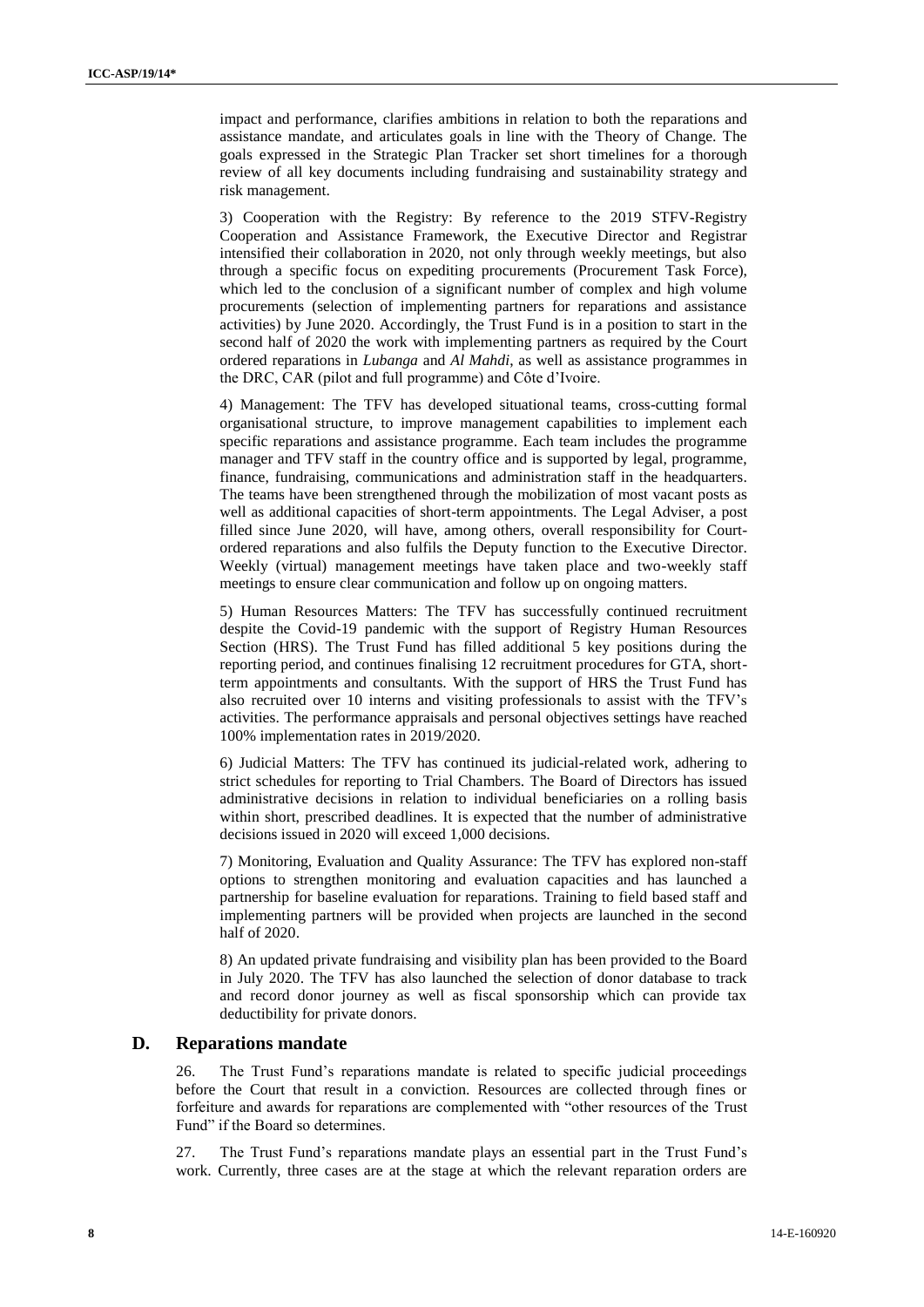implemented based on the Trust Fund's Implementation Plan as approved by the Trial Chamber: *Lubanga, Katanga* and *Al Mahdi*. One case is at the judicial phase of reparation proceedings, which precedes the issuance of a reparation order by the Trial Chamber: *Ntaganda*. Three of these four cases relate to the situation in the DRC and more narrowly to Ituri: *Lubanga, Katanga* and *Ntaganda.* The *Al Mahdi* case relates to the situation in Mali. In the DRC situation, the Trust Fund complements its work of implementing reparations with an assistance programme. The Trust Fund also plans an assistance programme for Mali.

28. With four cases at the reparations stage it is essential for the Trust Fund to closely work with all Court actors to ensure the success of the reparations regime laid out in the Rome Statute.

29. Each of the four cases now at the reparation stage involve different crimes, which have resulted in diverse and distinct harms to the victims, their families, and affected communities. In partnership with the Court, the Trust Fund's task is now to ensure that the design of reparation awards is responsive to the specific harms suffered by victims in each case as found by the respective Trial Chambers. In addition such awards need to accord to field realities and take into account operational constraints. In all reparation processes, the Trust Fund has become aware that the promise of reparations is a concrete and meaningful reality for victims, setting them on a path to healing and positive reintegration within their families and communities. The Trust Fund therefore has focused its efforts to achieve an efficient and timely implementation of these awards in cooperation with the legal representatives and with the essential support of the Registry's different sections, which closely collaborate with the Trust Fund in pursuing this goal. Of particular importance to moving forward was the conclusion of the relevant procurement processes in the first half of 2020.

#### **1. The** *Lubanga* **case**

30. The liability of the convicted person in the *Lubanga* case has been set by the Trial Chamber to US\$ 10,000,000. The Trust Fund's Board of Directors has complemented the award up to EUR 3,850,000 and has engaged to pursue its fundraising efforts in order to be able to fully compensate the payment for the awards.

31. The Trial Chamber approved the Trust Fund's proposal for symbolic collective reparations. The emphasis of the past work of the Trust Fund was on procuring an implementing partner for the approved collective service-based reparations and on ensuring the implementation of Trial Chamber's II instructions regarding the identification and eligibility process for new potential reparation beneficiaries. The Trust Fund has made significant achievements in those regards, but cannot disclose further information due to the confidentiality of the ongoing implementation process.

32. The Trust Fund is reporting on a quarterly basis to the Trial Chamber.

#### **2. The** *Katanga* **case**

33. The liability of the convicted person in the *Katanga* case has been set by the Trial Chamber to US\$ 1,000,000. The Trust Fund's Board of Directors has complemented the totality of the award.

34. While the implementation of individual symbolic reparation awards concluded in 2017, the Trust Fund implements directly itself or, where necessary, through implementing partners, the collective reparation awards. The Trial Chamber ordered four modalities of collective reparations: (i) housing assistance; (ii) educational assistance; (iii) incomegenerating activities; and (iv) psychological support.

35. Throughout the second half of 2019 and the first half of 2020, the Trust Fund has continued to work in close collaboration with the relevant Registry sections and the legal representatives in the case. The Trust Fund has made significant achievements in that regard, but cannot disclose further information due to the confidentiality of the ongoing implementation process.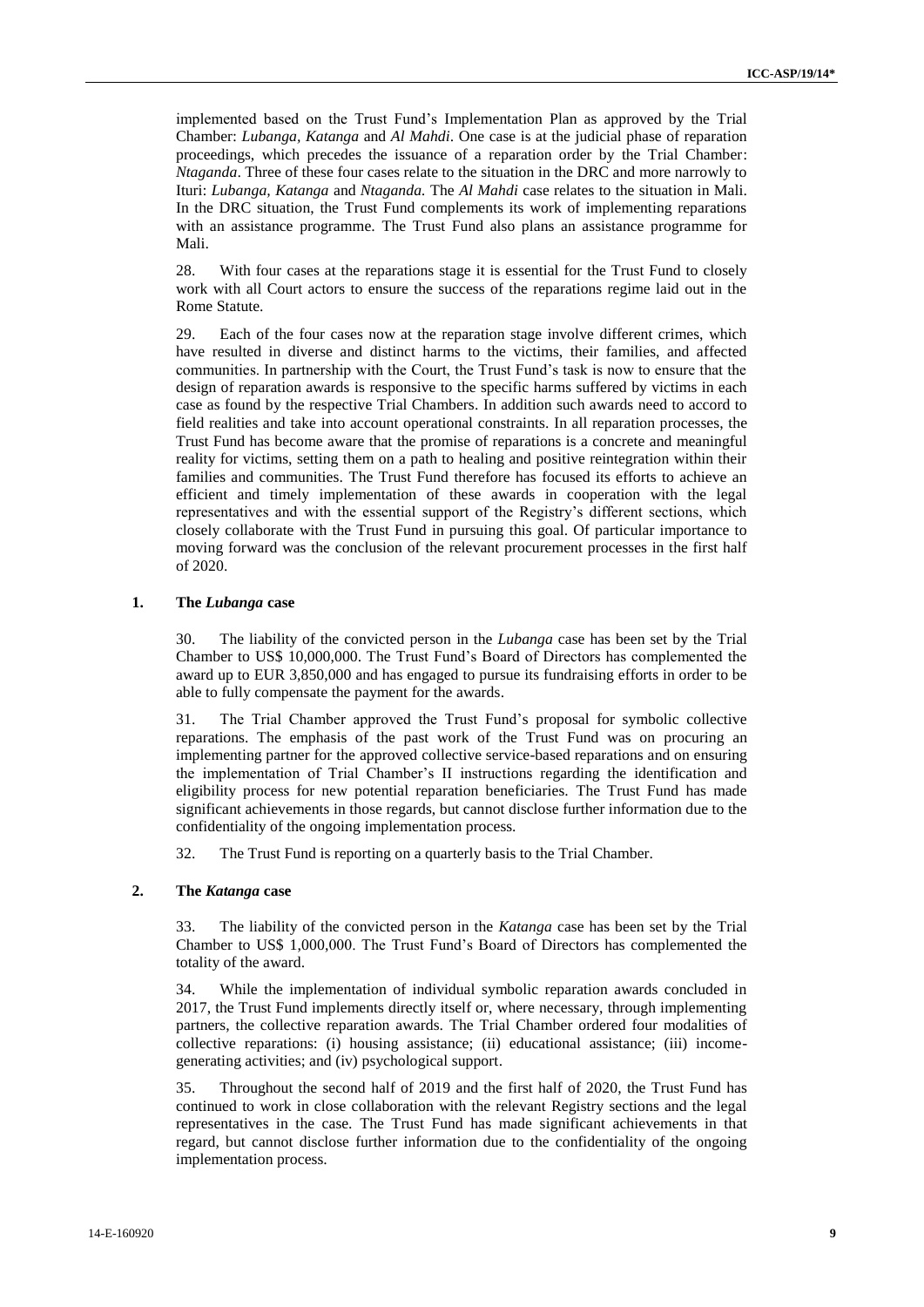36. The Trust Fund has reported regularly to the Trial Chamber on the progress made and will report as of July 2020 on a quarterly basis.

#### **3. The** *Ntaganda* **case**

37. Upon the conviction of Mr Ntaganda on 8 July 2019, the judicial reparation proceedings started. The conviction includes rape and sexual slavery as crimes against humanity and as war crimes. If these convictions are confirmed on appeal, these crimes will be addressed by a reparations order; a first time in ICC reparations proceedings. The verdict further includes persecution, forcible transfer and deportation as crimes against humanity and ordering the displacement of the civilian population as war crimes. Similar to *Lubanga*  the conviction also encompasses the conscription and enlistment of children under the age of 15 years into an armed group.

38. Upon request of the Single Judge acting on behalf of the Trial Chamber, the Trust Fund submitted observations on the Registry's Preliminary observations on reparations on 3 October 2019.

39. On 5 December 2019, the Single Judge issued an order setting deadlines in relation to reparations in which he invited, *inter alia*, the Trust Fund to file observations on identified questions related to reparations. Accordingly, the Trust Fund proceeded in Ituri and in The Hague to preparatory endeavours necessary for the preparation of these observations, which were submitted on 28 February 2020.

40. For its next submission, which is due in December 2020, the Trust Fund has started to collect information about past and current projects of the Trust Fund and of similar projects that aim at redressing harm similar to that referred to in the verdict. Such information aims to assisting the Trial Chamber in assessing the costs required to redress this harm and to determine the liability of the convicted person.

#### **4. The** *Al Mahdi* **case**

41. The liability of the convicted person in the *Al Mahdi* case has been set to  $\epsilon$ 2,700,000. To date, the Trust Fund's Board of Directors decided to complement the award with €1,350,000 and has engaged to pursue its fundraising efforts in order to be able to fully compensate the payment for the awards. In the reporting period, the Trust Fund engaged with and submitted two proposals to potential donors with a view to securing the necessary additional funds,

42. The Trial Chamber ordered individual reparation awards for a limited group of individuals. Beneficiaries of these awards need to be verified by the Trust Fund's Board of Directors. In 2019, the Trust Fund set up the victim eligibility screening process.

43. From November 2019 to February 2020, the Trust Fund conducted three field missions to Timbuktu which led to the identification and collection of a high number of applications from victims in addition to applications previously submitted to the legal representative. From March 2020, the Trust Fund set up mitigation measures in relation to the COVID-19 outbreak to continue the application's collection remotely, with the assistance of intermediaries, while ensuring that strict sanitary rules are applied.

In July, September and October 2019, the Trust Fund organised jointly with the LRV three sessions to train individuals closely connected to the social fabric surrounding the mausoleums who could act as figures of authority certifying that applicants fall within the parameters set by the Trial Chamber. The workshops aimed at ensuring they understood the remit of the Reparations Order and the categories of beneficiaries entitled to individual compensation.

45. On 31 January 2020, after inviting the VPRS to do so and having provided the legal representatives with a list of potential authorities they could resort to, the Trust Fund started to receive, on a rolling basis, batches of applications. Their files are transmitted by the legal representative of victims through VPRS to the Board of Directors of the Trust Fund, who is issuing administrative decisions on their eligibility. It is expected that the process concludes in March 2021.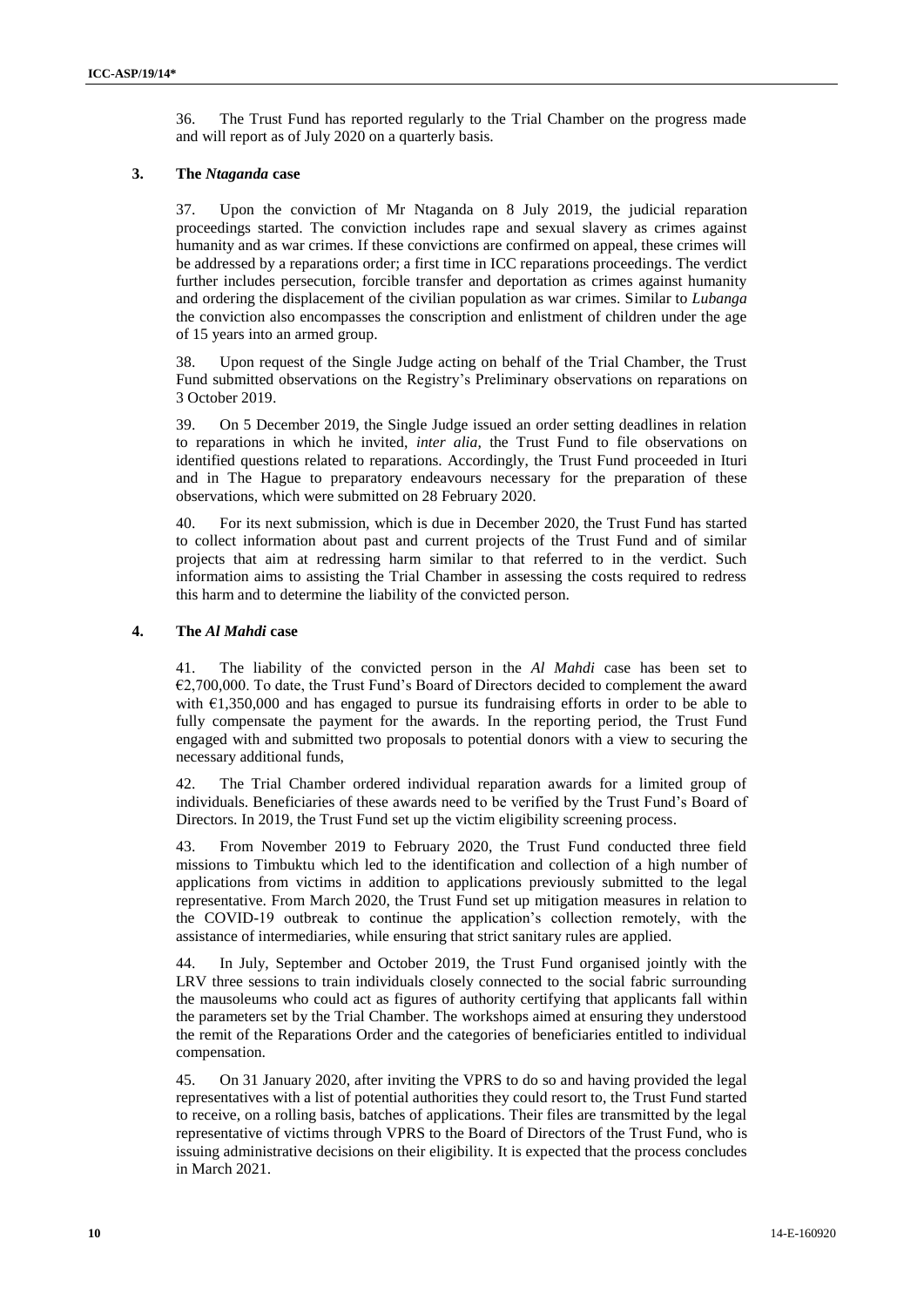46. To ensure the safe and timely payment of the financial compensations for individual reparations of a total maximum of EUR 1,065,300 the Trust Fund has conducted a procurement process that started in October 2019. The Trust Fund intends to finalise it in July 2020 and to work on the contract drafting with the Registry's Legal Office. The Trial Chamber ordered collective reparations awards in the form of rehabilitation and maintenance projects in relation to the buildings destroyed or damaged and addressing the economic and moral harms suffered by the community of Timbuktu. All projects presented by the Trust Fund (that is a comprehensive set of maintenance projects, an economic resilience facility and a psychological resilience facility) have been approved by the Trial Chamber. In addition, the Trial Chamber ordered symbolic reparations for the international community and the Malian community.

47. During the reporting period, the Trust Fund finalised two distinct procurement processes and conducted a third one to ensure the implementation of these reparations.

48. The two first procurement processes followed a 2-stage process (Expression of Interest and the Request for Proposals). The first screening was conducted on the basis of three pass/fail eligibility criteria: local registration, relevant project experience and sound administrative structures demonstrated in independent audit reports. The selection of the new implementing partners was based on the quality and relevance of the proposed projects with the reparation order. The third procurement process followed a one-stage process (request for proposal).

49. The Trust Fund will contact the three selected implementing partners in July 2020 to discuss the COVID-19 impact and identify mitigation measures necessary for the launching of the projects as well as work on the contract drafting in cooperation with the Registry's Legal Office.

50. During the reporting period, the Trust Fund liaised with the national authorities to organise the symbolic ceremony. Due to the COVID-19 pandemic, the preparatory works have been suspended and will resume when travel and meeting bans are lifted.

51. During the reporting period, the Trust Fund met regularly with the Malian authorities who are kept appraised on a regular basis.

52. The Trust Fund reports on a two-monthly basis to the Trial Chamber on the progress of the implementation of reparations.

## **E. Assistance Mandate**

53. The TFV uses voluntary contributions from donors to provide assistance to victims and their families in ICC situation countries through programmes of psychological rehabilitation, physical rehabilitation, and material support. As the assistance programmes are not linked to any particular case before the Court, the Trust Fund projects may provide a response at the individual, family, and community level to the injury and needs of victims who have suffered harms from crimes within the jurisdiction of the Court. Assistance projects also permit the TFV to assist a wider victim population than that which may be possible in relation to harms suffered within specific cases before the Court. The types of rehabilitation services provided to victims include (but are not limited to):

(a) *Physical Rehabilitation*, which may include reconstructive plastic surgery in relation to burn and disfigurement injuries, general corrective surgery, removal of bullet and shrapnel, prosthetic and orthopaedic devices, fistula repair, referrals for HIV and AIDS screening, and physiotherapy;

(b) *Psychological Rehabilitation*, which may include individual, family, and group trauma counselling; counselling centres and walk in facilities for SGBV survivors (male and female); music, dance and drama groups that promote social cohesion and healing; capacity building for affiliate counsellors and organizations; community sensitisation workshops and radio broadcasts on victims' rights, information sessions and large-scale community meetings. Community awareness responses may include *engaging in community dialogue and reconciliation* to foster peace within and between the communities that create a suitable environment for the prevention of crimes;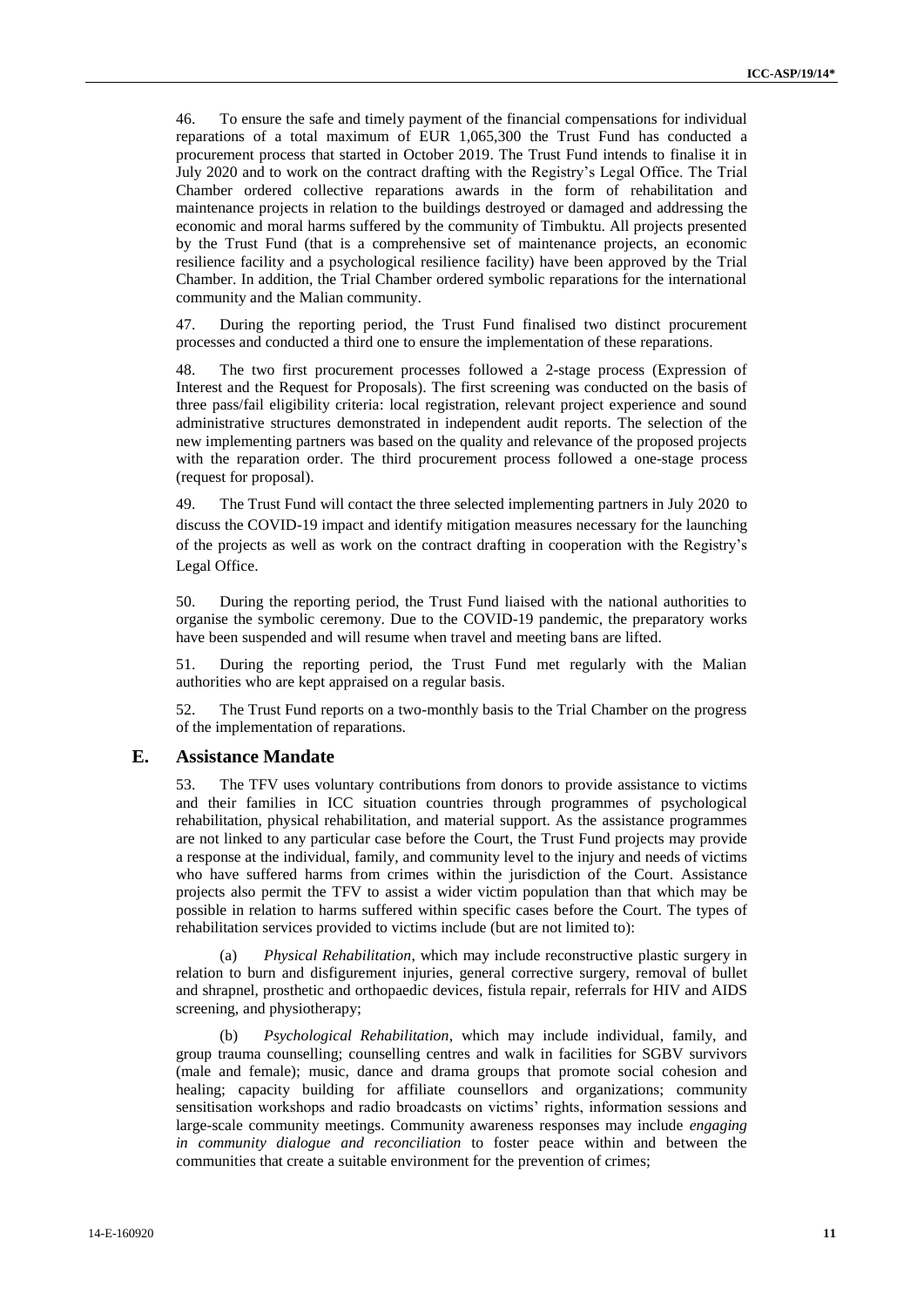(c) *Material Support* may include environmentally-friendly livelihood activities, education grants, vocational training, income generating activities, improved agricultural techniques, Village Savings and Loan Associations (VSLA/MUSO), and training opportunities to focus on longer-term economic empowerment. *Building the capacity of implementing partners and victims* is part of these initiatives to reinforce the sustainability of the interventions; and

(d) *Implementing special initiatives for victims of sexual violence and their children, including children born out of rape*, which may include access to basic health services, trauma-counselling aimed at strengthening the mother to child family bonds, education grants, nutrition support, and inter-generational responses addressing stigma, discrimination and reconciliation in families and communities.

#### **1. Uganda**

54. The current assistance programme in Uganda started on 4 April 2019 with six NGO implementing partners. During the reporting period several monitoring missions were conducted by the TFV staff to oversee the yearly cycle of assistance programming in Uganda, strengthen local capacity, liaise with government authorities, and perform regular project monitoring and evaluation.

55. Between September and December 2019, the Uganda programme team conducted six financial verification checks (mini-audit) on six different implementing partner quarterly budget performance reports.

56. In April 2020, the Trust Fund renewed the six contracts of the implementing partners and expanded funding for the assistance programme across the conflict regions in Uganda. The continuation of programming is being implemented across 22 districts of northern Uganda. Through the assistance mandate programme, the TFV continues to provide livelihood activities, medical support to victims of mutilation, amputation, burns, and sexual violence, as well as psychological rehabilitation to address the trauma that victims have witnessed and experienced.

57. On 17 June 2020, the TFV held an online programme conference with the six implementing organizations. The virtual conference was structured to understand how partner organisations were coping with COVID-19 restrictions and implementation challenges in the respective projects, what activities are feasible to implement in the face of various restrictive measures put in place by government to contain the spread of the disease, and finally to communicate TFV expectations for the period. The conference also provided guidance for the implementation of projects, reviewed past achievements, discussed lessons learned, and addressed the importance of conducting outreach activities in communities.

#### **2. Democratic Republic of the Congo**

58. After the finalization of the procurement process that led to the identification of ten local and international NGO organisations to implement the assistance mandate in the DRC, the TFV has signed the contracts with these new implementing partners during the second quarter of 2020.

59. A workshop to officially launch the new cycle of the assistance mandate in the DRC will take place mid-July 2020.The ten partners will implement projects in the provinces of Ituri and North and South Kivu. The projects will provide victims and communities with physical rehabilitation, psychological support, material support and income generating activities. They will also promote peace building, community reconciliation, acceptance and social inclusion. As part of the intervention under the assistance mandate, victims of sexual and gender based violence will also benefit from physical, psychological and material support and assistance in order to address the harm they suffered and help them to fully reintegrate into their communities.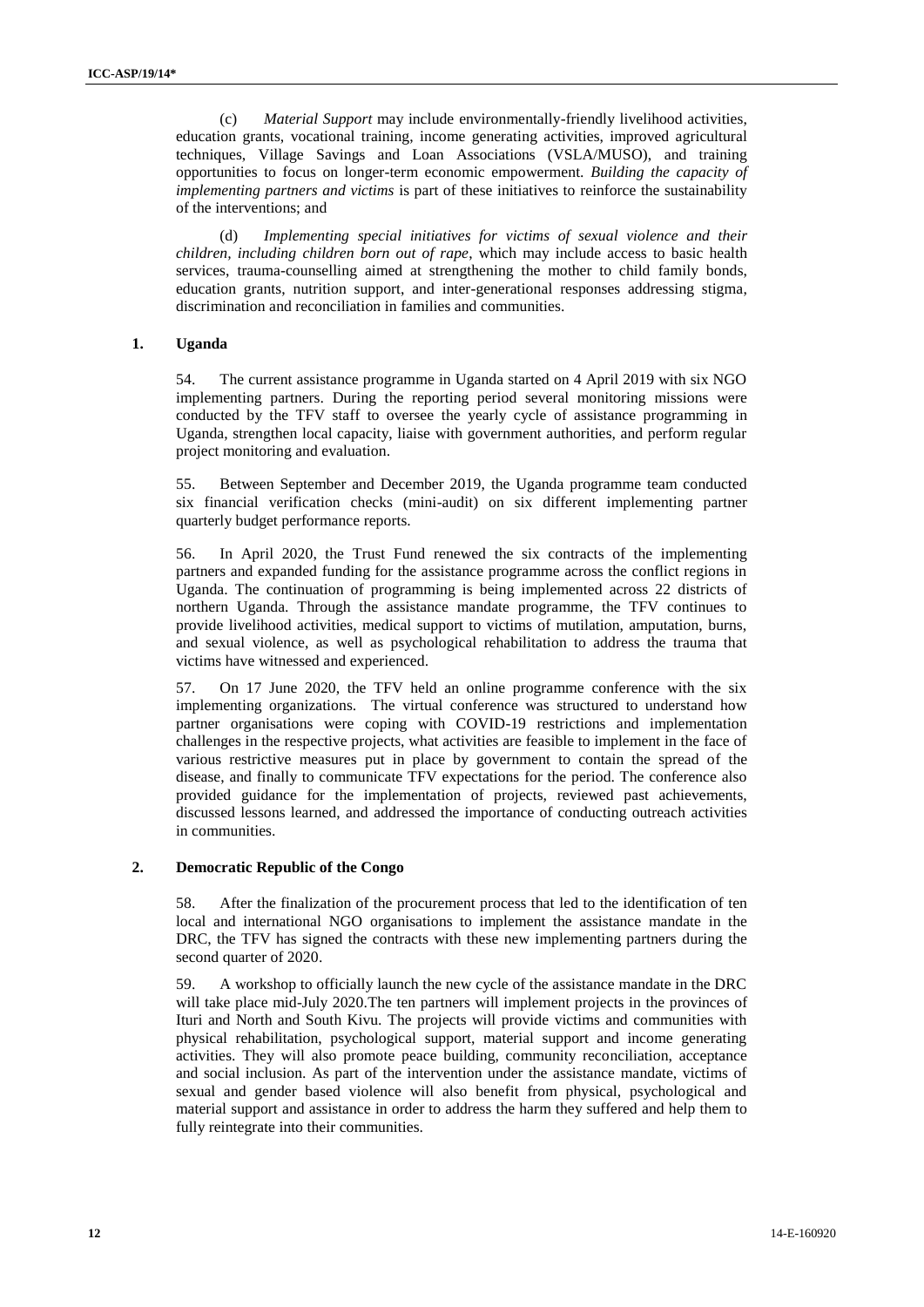#### **3. Côte d' Ivoire**

60. During the reporting period the Trust Fund finalized the procurement process for the launch of a 3-year cycle of the assistance mandate programme in Côte d'Ivoire, with three new organisations being identified. The selection of the new implementing partners was based on the quality and relevance of the proposed projects and also took into account a balanced spread of harms to be addressed, geographical distribution and a balance of local and international partners.

61. The assistance programme in Côte d'Ivoire aims at addressing the physical, psychological and material harm of victims of crimes falling within the Court's jurisdiction and committed as of 2002. The projects will be implemented in the following regions: Lagunes, Haut Sassandra, Guémon, Tonkpi and Cavally. Activities will encompass psychological support, livelihood training, microcredit initiatives, surgical care and provision of prosthesis fittings. The assistance program will be implemented in complementarity with the national programme of reparations run by the Ministry of Solidarity.

62. The start of the assistance programme is subject to the process laid down in regulation 50(a) of the Regulations of the Trust Fund for Victims. The notification by the Board of Directors to Pre-Trial Chamber II will be filed in July 2020.

63. Meanwhile, the TFV agreed with the national government of Côte d'Ivoire to conduct in early 2020, in partnership with the Land, Property and Reparations Division of International Organisation for Migrations (IOM), a capacity and performance scan of the domestic reparation initiatives to discuss a potential future capacity building component. On 13 December 2019, the Trust Fund, the IOM and the Ministry of Solidarity agreed on terms of reference for such an initiative and on 24 January 2020 a preparatory meeting was held in Abidjan with the Ministry.

64. From 20 to 25 February 2020, the TFV and the IOM conducted a field mission in Abidjan and Bouaké. The delegation met with several stakeholders, i.e Government representatives, victims' associations and civil society actors. On 13 July 2020 the joint TFV-IOM report was approved by the Trust Fund with eight recommendations. The report will be shared with the Government of Cote d'Ivoire for review in July 2020.

#### **4. Mali**

65. From March to May 2020 the TFV conducted an initial assessment in relation to the possible scope of an assistance programme in Mali. Despite the COVID-19 pandemic, the TFV was able to continue its field work. With the collaboration of intermediaries, the TFV interviewed about 80 stakeholders, among them victims' association and civil society actors.

66. On 23 June 2020 a draft report was circulated within the Trust Fund and will be forwarded to the Board of Directors of the Trust Fund for review and approval.

67. Consultations with the national authorities will also be conducted as soon as international travel can resume.

#### **5. Central African Republic**

#### *CAR Pilot Programme*

68. After the acquittal judgment of Mr Jean Pierre Bemba by the Appeals Chamber on 8 June 2018, the Board of Directors of the Trust Fund decided to expedite the launch of an assistance programme in the Central African Republic. In order to assess the needs of victims and the possible scope of an assistance programme, the Secretariat of the Trust Fund engaged from September 2018 to February 2019 in consultations with various key stakeholders, including individual victims, legal representatives of victims, as well as CAR government authorities, civil society and international actors.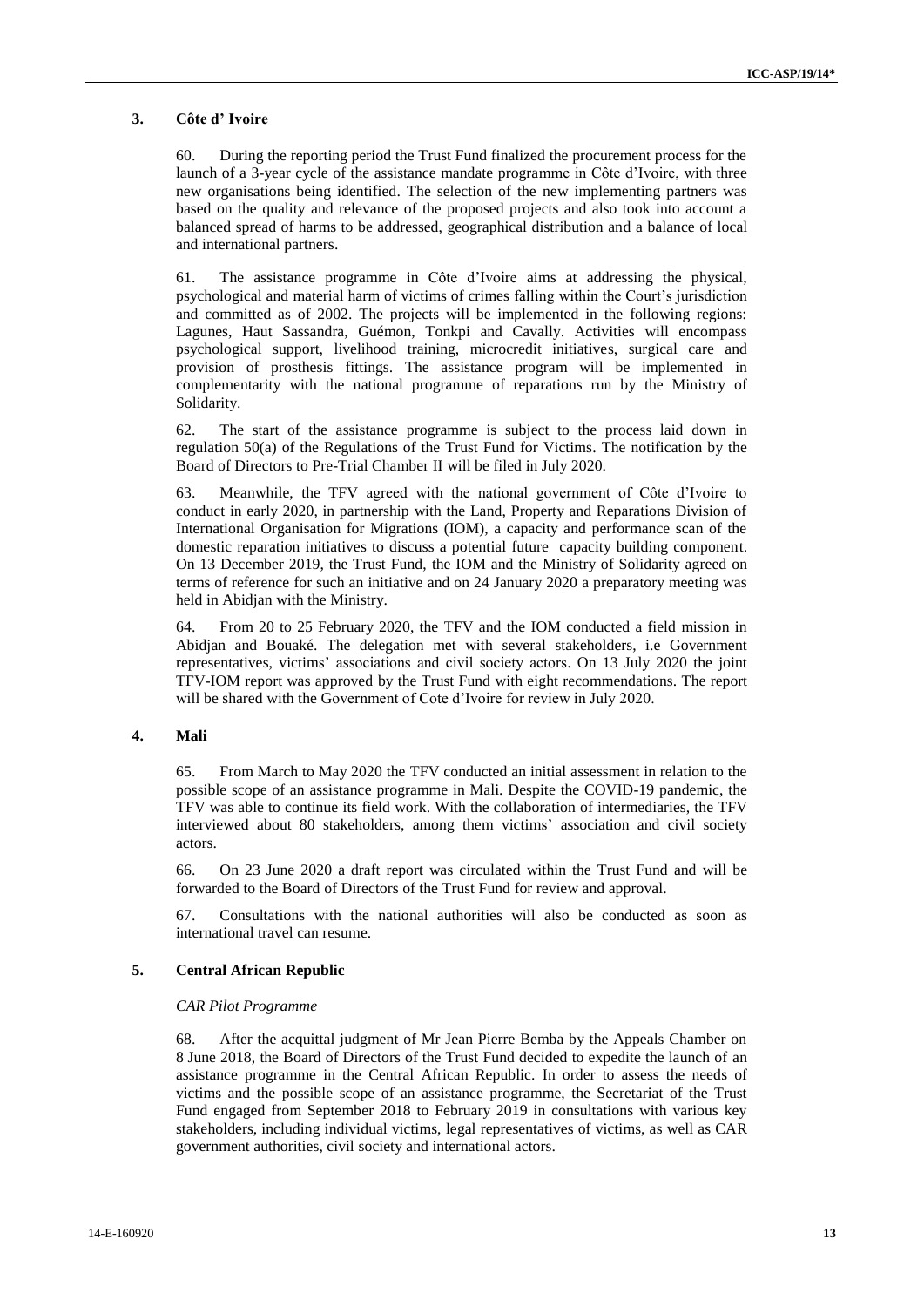69. During the consultations with victims, the TFV assessed their extremely vulnerable health condition, further complicated by the inability to access proper medical services and by the absence of means to support their livelihood. It therefore decided to set up an urgent pilot assistance programme to address the harms that these victims were suffering. Using the information collected during the needs assessment missions, the TFV developed in July 2019 a programmatic framework for a pilot programme to assist 200 vulnerable victims in dire condition in Bangui and surrounding areas. The programmatic framework was approved by the Board during their annual meeting held in August 2019.

70. Upon approval of the Procurement Unit in February 2020 to have recourse to the single sourcing procurement procedure, the Trust Fund identified an experienced organisation that met all fundamental requirements to implement the six major areas of activity of the pilot program: i) medical support; ii) food and nutritional security; iii) psychological support; iv) assistance with educating dependants; v) renting contribution for homeless victims; vi) assistance with income-generating activities.

71. On 25 February 2020, the Board of Directors of the Trust Fund submitted to Pre-Trial Chamber II the notification in accordance with Regulation 50(a) of the Regulations of TFV to implement an assistance pilot programme in CAR.

72. At the time this report is submitted, the TFV is in the process of finalising the contract with the selected organisation. Through the pilot programme, the Trust Fund will provide victims with medical services, education support in form of school fees to victims' dependants, rental assistance for homeless and displaced victims within Bangui, food assistance for HIV-Aids seropositive victims under anti-retroviral treatment, incomegenerating activities and psychological and mental health care.

#### *CAR Full Assistance Programme*

73. The Trust Fund launched in April 2019 an open tender process that was finalised in June 2020, with the selection of five implementing organisations. These organisations have been selected to implement a 5-year programme cycle in CAR. The selection was based on the quality and relevance of the proposals, on a balanced spread of harms to be addressed, geographical distribution and a balance between local and international partners. The budgetary allocation for the first year complies with the fund allocation previously approved by the Board of Directors. The Trust Fund will closely monitor and document the implementation throughout the first year. Project extensions into each following year will be based on satisfactory performance, availability of funds and related approval from the Board of Directors.

74. Following the conclusion of the procurement process, the Trust Fund is currently preparing the Board of Director's notification to Pre-Trial Chamber II in accordance with TFV Regulation 50 to start the full assistance programme in CAR.

75. Furthermore, the Trust Fund continued, with the support of the Registry, collaboration and outreach activities with various key stakeholders including government representatives, civil society organizations, journalists, local leaders as well as affected victims and communities.

#### **6. Kenya**

76. In 2019, the TFV completed the situation assessment for a potential assistance programme in Kenya. The report and a recommendation will be presented to the Board of Directors in 2020 for their deliberation of the matter at a forthcoming Board meeting.

77. The TFV's assessment was conducted through a twofold approach. The first was a desk review of relevant and available studies, reports, and evaluations. Secondly, the assessment was informed by extensive stakeholder consultations that have included meetings with Government officials, 14 victim community consultation sessions, eleven non-governmental organizations, three international organizations, and many members of civil society. The Trust Fund conducted meetings and consultations with a broad crosssection of stakeholders across Kenya.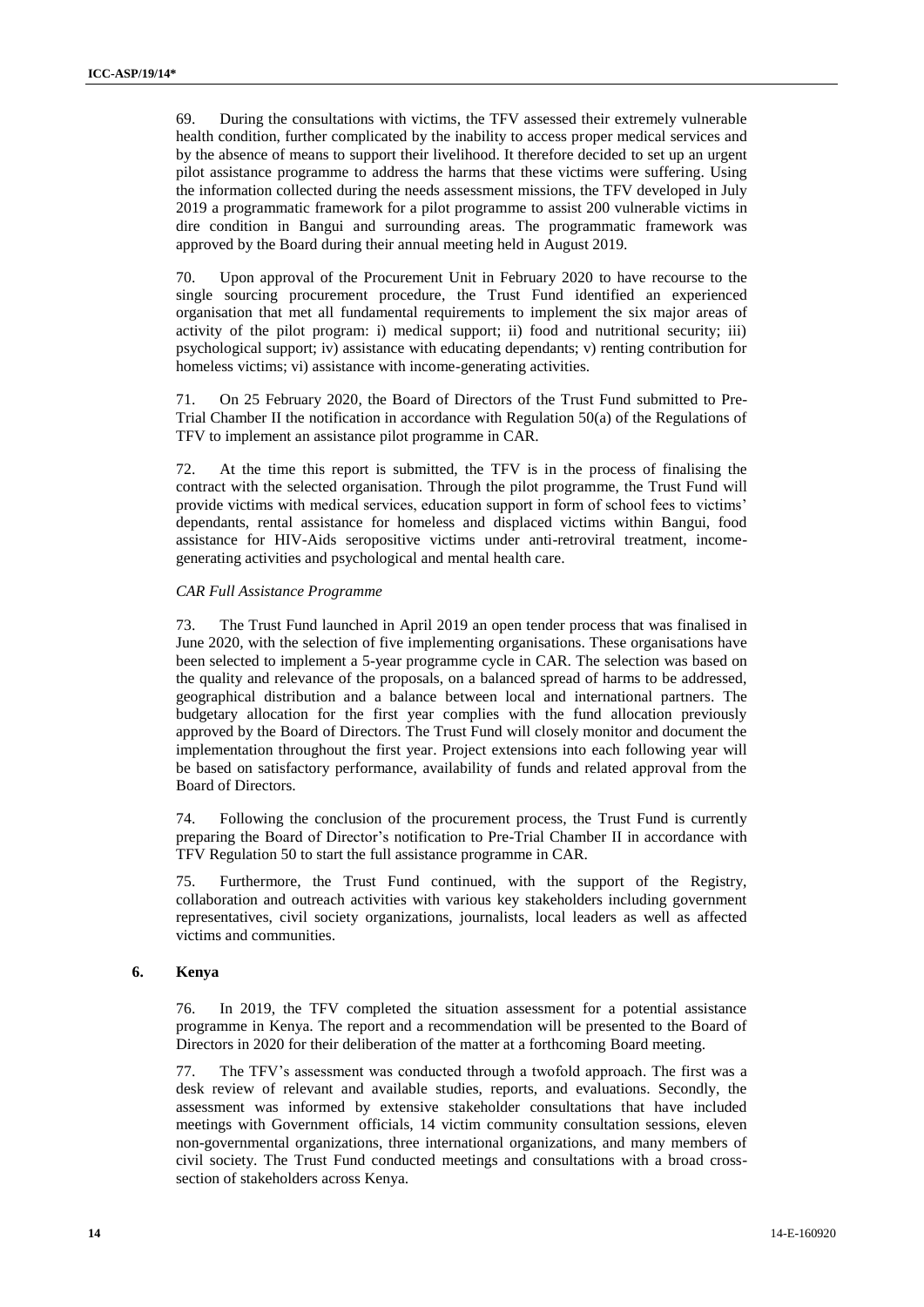#### **7. Georgia**

78. In 2019, the TFV began the situation assessment relevant to a potential assistance programme in Georgia. The assessment report with the relevant assistance programme recommendations is expected to be completed in mid-2020. Afterwards, the report and recommendation will be presented to the Board of Directors for their deliberation.

79. The Trust Fund's assessment has been conducted through a twofold approach. The first is a desk review of relevant and available studies, reports, and evaluations. Secondly, the assessment is informed by extensive stakeholder consultations with Government officials, victims and victim associations, IDP communities, non-governmental organizations, international organizations, and members of civil society. In November 2019 22 victim community (and IDP locations) consultation sessions were conducted as part of the assessment. The Trust Fund held meetings and consultations with a broad cross-section of stakeholders across Georgia.

#### **8. Supporting Survivors of Sexual Violence**

80. The TFV continued to provide survivors of sexual violence with medical support, mental health and psychosocial assistance, continuing the operational priority adopted by the Board in 2008. The TFV also empowered victims economically through Village and Savings Loans Associations (VSLA) and small business initiatives.

81. Through the implementing partners, the TFV identifies women and men, girls and boys who have witnessed or experienced sexual violence. The implementing partners directly respond to their individual trauma and/or refer them to appropriate services. The TFV's partners work with members of the local community, including volunteers, who receive training in counselling techniques to help them improve the assistance they can offer to survivors. By helping the helpers to learn about a broader variety of coping mechanisms and possible approaches, those helpers can assist more effectively the survivors of sexual violence.

82. During the reporting period, the TFV continued to provide professional psychosocial support through individual, family and couple counselling; reconstructive surgery, HIV care support as well as livelihood support to facilitate reintegration of the victims, who are often rejected by their families and communities.

83. The TFV also provided assistance to children born of rape who are at a particularly high risk of being rejected, stigmatized or abused and denied access to education, inheritance rights or even a name.

84. Regular group therapy sessions ensured that men and women were grouped separately in a safe environment for narrating traumatic life experiences to facilitate their healing. The TFV also encourages men to seek psychological counselling as culturally in the countries where the TFV operates men are less likely to seek counselling or express vulnerability.

85. The majority of the project beneficiaries in Uganda are former abductees – mostly women who were raped and abused in captivity and who are now trying to balance their personal needs, including time for healing with the needs of their family and community, searching for a way to integrate those apparently diverging needs. These women and their partners face particular challenges in rebuilding or creating healthy relationships due to trauma and torture they experienced. The TFV's mental health approaches are tailored to providing trauma rehabilitation, and responding to physical and psychological consequences of trauma such as shame, humiliation, depression, and sexual dysfunction and relationship difficulties. In the reporting period, the TFV has provided support to 570 survivors of SGBV.

#### **9. Monitoring and Evaluation**

86. During the reporting period, the TFV conducted a five day capacity building workshop with its implementing partners in the Uganda assistance programme. The workshop objectives were to reinforce partners' skills in improving their monitoring system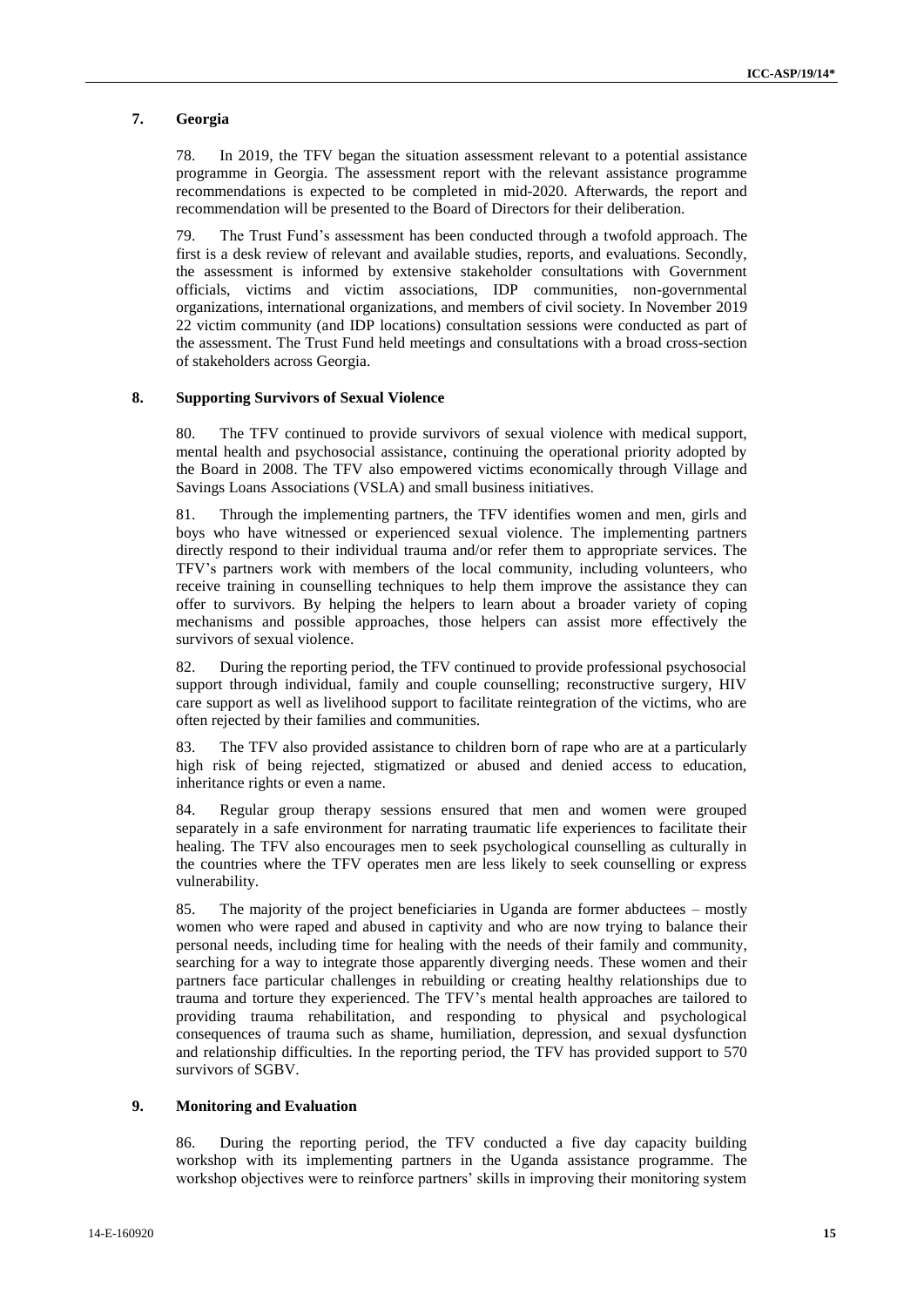and reporting, to review past reports submitted by implementing partners in order to check the quality of both data and narrative reports, and to discuss ways of collecting baseline data so as to set up reasonable targets that will enable the TFV to measure performance of each implementing partner on an annual basis.

87. The workshop was also an opportunity to review performance indicators that resulted in dropping some outputs indicators and focussing on more outcome level indicators. Partners were then trained in Monitoring and Evaluation Concepts including data quality assurance as well data utilisation to improve programme management.

88. The TFV further focussed on its evaluation framework that proposes to conduct at least a baseline and end-line study for each reparation programme in order to measure the effectiveness of the TFV's draft implementation plan and to get a better insight in how victims experience reparations, their effect on their lives and on the harm they suffered.

To implement its evaluation framework the TFV is in the process of hiring an independent research institution to partner with to ensure credibility of evaluation results. The TFV anticipate the tender process to be finalised in 2020.

#### **Organisational development**

89. Throughout 2019 and continued in 2020, it became apparent from proceedings in reparations cases that the organisational structure of the TFV would need to be strengthened. In implementing court-ordered reparations, the TFV had to take a more direct role than was originally anticipated. The intensity of being engaged in four concurrent reparations proceedings constituted a severe strain on the very modest legal capacity at the TFV Secretariat, both in regard of legal submissions and of developing and implementing activities in the field. This has led the TFV to reorient the relevant parts of its organisational structure and to mobilise additional capacity already in 2019 and 2020, when and where needed.

90. In the meantime, the TFV has intensified recruitment efforts in the second half of 2019 and early 2020 to provide the Secretariat with additional human resource capacities in legal advice, programme management, financial management, communications, fundraising and administrative support. Most of the recruitment processes have been finalized in 2019 and early 2020 including Legal Adviser (P4), Programme Managers in the DRC (P4) and Mali (P4), Fundraising and Visibility Officer (P3), Associate Field Programme Officers in Uganda, CAR, and CIV (P2). All approved established posts have been filled in 2020. Recruitments of four GTA vacant posts of two Associate Legal Officers (P2), Associate Field Programme Officer Mali (P2), and Finance Assistant (G5) have been finalised. The remaining two GTA posts in the DRC: Associate Field Programme Officer (P2) and Field Programme Assistant (G5) will be completed in August. All of the vacant positions which have funds will be filled in 2020. Meanwhile, the TFV continued recruiting short-term appointments, visiting professionals, and interns to strengthen the human resource capacities.

91. As described above in paragraph 25, situational teams have been created and operationalised to include cross-cutting staff in headquarters and country offices from legal, programme, finance, administration, fundraising and communications to work on specific reparations awards and/or assistance programmes. With the mobilization of all management staff in 2020, and short-term appointments, in particular for the areas of procurement, legal and finance, the work of situational teams was strengthened and helped advance the implementation of TFV activities.

92. Communications between executive and management staff and the Members of the Board of Directors have also improved with management briefs before Board meetings and regular activity updates to the Board Chair and Board members.

93. In March 2019, the TFV and the Registry signed an internal cooperation and assistance framework. This internal cooperation has continued to 2020 and will be further discussed in the second half of 2020. The purpose of this framework is to 1) have a common understanding of the cooperation and assistance areas between the Registry and the TFV, and 2) enable the Registry and the TFV to plan resource and human resource capacities to allow them to deliver on their respective mandates effectively and efficiently.

94. The Procurement Task Force between the TFV and the Registry Procurement Unit as well as the Registrar's focal point have been extremely helpful in finalising many of the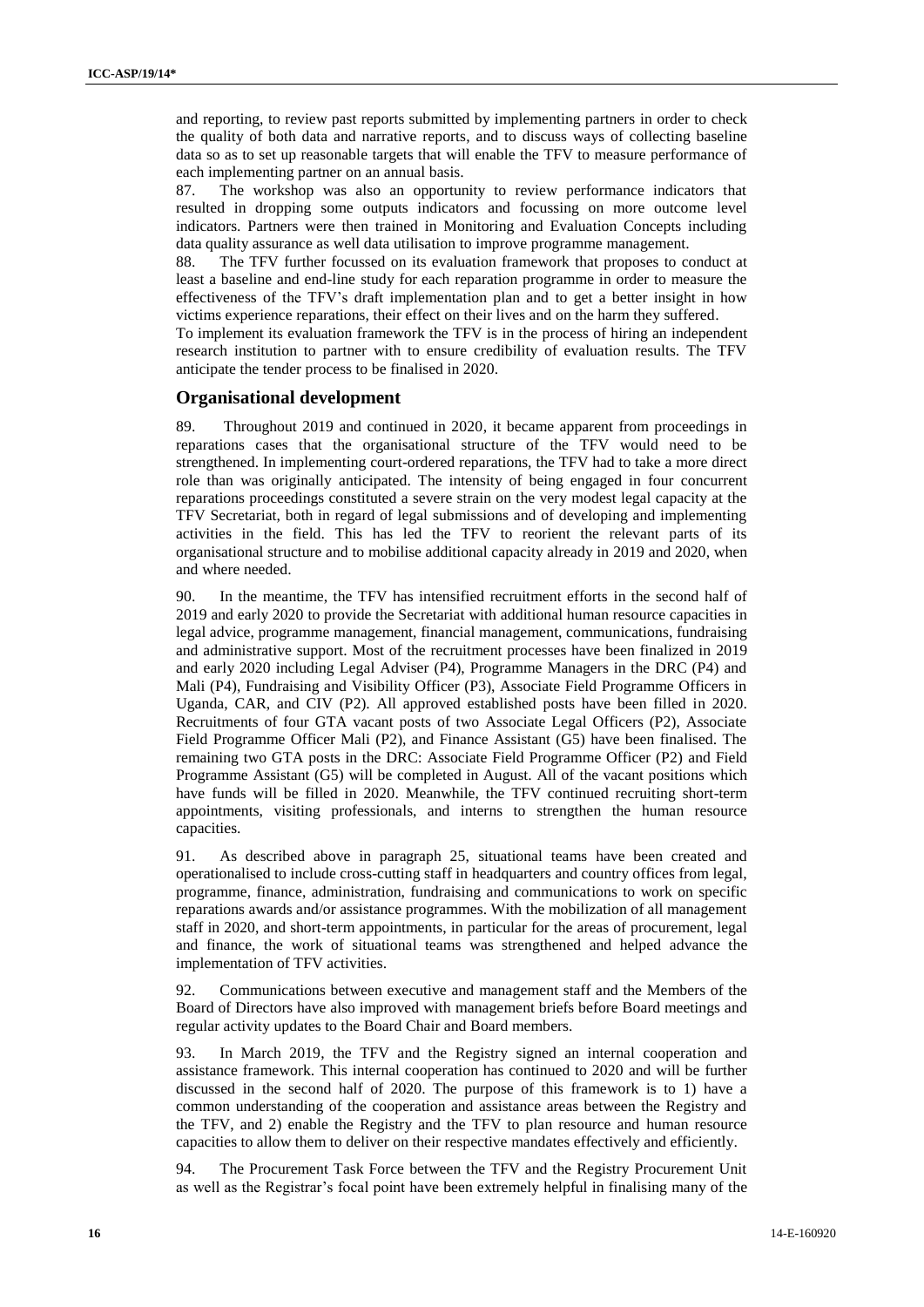TFV procurement processes to select implementing organisations for reparations and assistance programmes. From six partners for assistance programme in Uganda, the TFV will have in total over 35 partners to implement reparations in the *Lubanga*, *Katanga*, and *Al Mahdi* as well as assistance programmes in Uganda, DRC, CAR and CIV. The TFV and the Registry aim at finalising the remaining procurement list by the end of 2020 and at improving procurement processes for the future especially in relation to reparations awards.

## **Audits**

#### **External Audit**

95. The 2019 Final Audit Report on the Financial Statements of the Trust Fund for Victims classifies the following previous recommendations as implemented:

96. Recommendation TFV 2018-2 "Procedure for accruals". The External Auditor recommendation to implement a procedure to identify all the accruals with a deadline in accordance with the preparation of the financial statements was implemented. "The TFV provided relevant documentation establishing the materiality of instructions, guidance, exchanges and practices elaborated between TFV and FIN Section (Finance Section) of the Registry of the Court."

97. Recommendation TFV 2017-1 "Actions required to accurately substantiate all commitments related to the enforcement of the reparations awards was classified as implemented after discussions with the Victims Participation and Reparations Section (VPRS) and internal reflections. The current methodology in use with VPRS (from the Registry) allows the TFV access to information available in the Victims Application Management System (VAMS) on a case-by-case basis, is deemed adequate and efficient by the Registry (VPRS) and the TFV.

98. Recommendation TFV-2015-3 "Strengthen financial control of operations". Following the workshops organized in 2019 and 2020, TFV produced supporting tools on financial reporting procedures with Implementing Partners (IPs) and tools in Uganda and in Central African Republic. Upcoming on-site visits of IPs by Field Programme Officers (FPO) will include spot checks.

99. Recommendation TFV 2015-4 "Strengthening the field teams". The TFV has given detailed information on the structures in place on the field following the increases in human resources in 2019, recruitments and posts, and considers that the reinforcement is in place and functioning.

100. Furthermore, the 2019 Audit Report raised no new recommendations and classified four previous recommendations as partially implemented<sup>5</sup>.

## **Cooperation and Assistance provided by the Registry**

101. In accordance with the annex to resolution ICC-ASP/1/Res.6 and with resolution ICC-ASP/3/Res.7, and mindful of the independence of the Board of Directors and the TFV Secretariat, the Registrar provided such assistance as was necessary for the proper functioning of the Board of Directors and the TFV Secretariat.

102. The Board of Directors wishes to note its particular appreciation for the valuable support and advice sought from and provided by the Registrar and his Office especially during the COVID-19 pandemic.

103. In accelerating procurement and contracting processes, the Trust Fund had highly valuable assistance from the Registrar's Office, the Procurement Unit, the Budget & Finance Section, the Legal Office and the SAP team. In close cooperation, many procurement processes could be finalised and the reparations, in particular in the case *Katanga*, further implemented.

 $\overline{a}$ 

<sup>5</sup> Recommendation TFV-2018-1. "Adaptation of the overall budgetary framework".

Recommendation TFV-2016-2. "Monitoring of field partners audit reports".

Recommendation TFV 2014-1 "Clarification of the roles and responsibilities between the Registrar and the Secretariat of the Trust Fund for Victims".

Recommendation TFV 2014-2 "Responsibility assignment chart".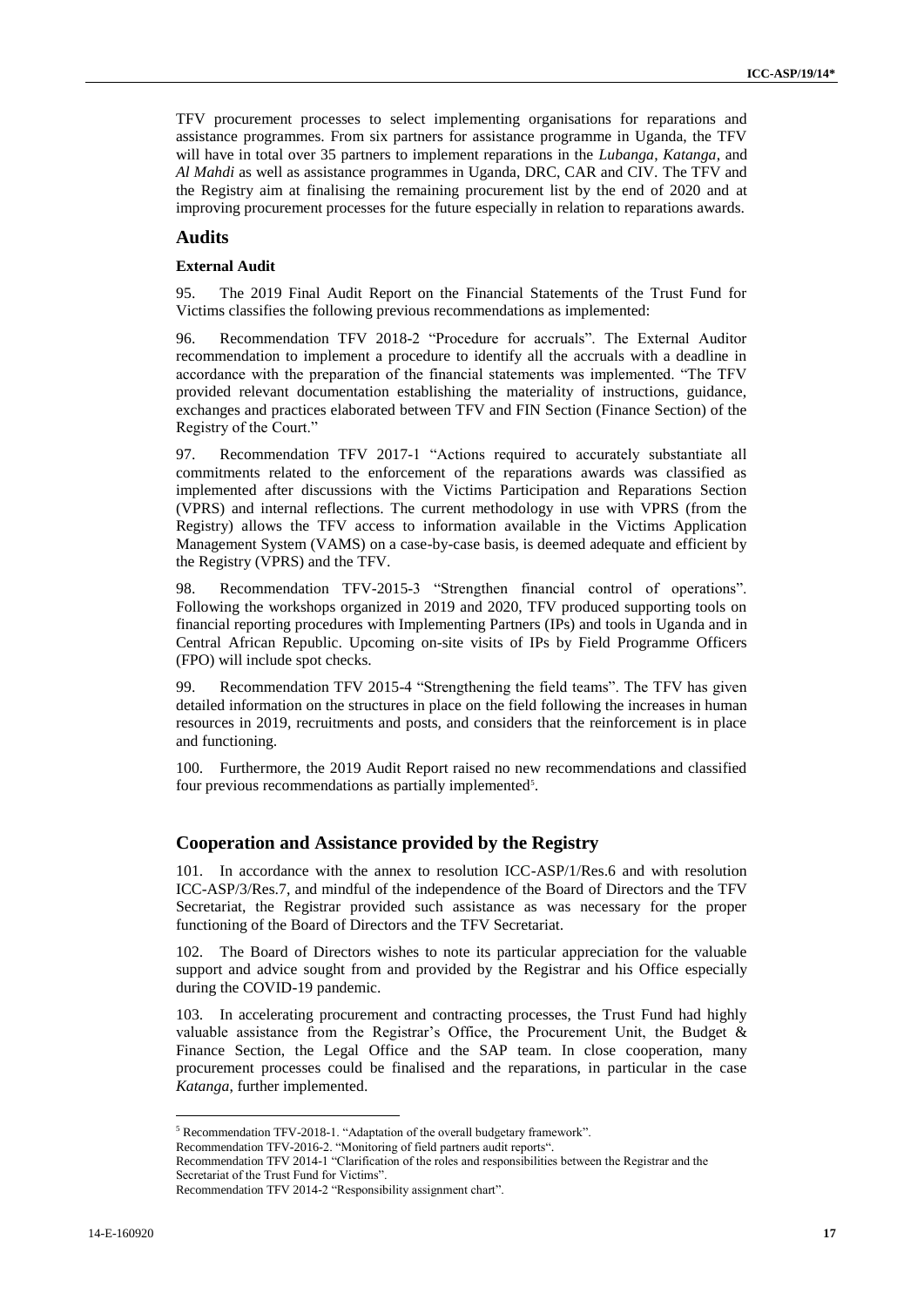104. The Trust Fund benefitted considerably from the close collaboration with and support of Country Offices, Counsel Support Section, External Operations Support Section and Victims Participation and Reparation Section in the identification and verification of beneficiaries for the purposes of reparations in the *Lubanga* and *Al Mahdi* cases.

105. With the invaluable assistance of Human Resources, the Trust Fund was able to fill 5 key positions during the reporting period, and continue finalising 12 recruitment procedures for GTA, short-term appointments and consultants even during the Covid-19 pandemic. With the support of HRS the Trust Fund has also successfully recruited over 10 interns and visiting professionals to assist with the TFV's activities. The Public Information Section and Country Offices had an essential role in increasing the visibility of the Trust Fund, including in situation countries.

106. The Trust Fund continued to entertain a close relationship with all Legal Representatives of Victims in situation countries and, in particular, during the implementation of reparations.

107. The Board of Directors wishes in particular to express its appreciation for the services and support provided by the Registrar, the Country Offices and the relevant sections of the Registry, in particular in the preparation of and during the field visits to CAR, Côte d'Ivoire, DRC, Georgia, Uganda, and New York as well as activities in the preparation and implementation of reparations awards in the DRC and Mali.

## **III. Financial Report**

#### **A. Status of voluntary contributions**

108. In accordance with paragraph 11 of the annex to resolution ICC-ASP/1/Res.6, which states that all offered voluntary contributions, regardless of whether they were accepted or refused, should be reported annually to the Assembly, a list of voluntary contributions is included in Annex I to this report. The list includes, inter alia: the  $\epsilon$ 2,633,551.33 contributions received from States;  $\epsilon$ 26,622.09, from institutions and individuals; and €5,587.30 and US\$63,899.06 in interest income. The TFV two Euro current accounts (ABN AMRO and BCEE) showed a balance of 1,951,803, and XOF 3,935,570 in Ecobank; the Euro savings account (BCEE) showed a balance of  $\epsilon$ 16,203,072 as per 30 June 2020. The TFV US Dollar accounts had a balance of US\$3,500 in ABN AMRO and US\$962 in Ecobank. The TFV implementing partner organisations have also reported  $E176,176.72$  inkind and/or matching funds for the projects for the period of 1 July 2019 – 31 March 2020.

## **B. Voluntary contributions from States Parties and private donations to the TFV**

109. The TFV Secretariat manages the resources received from donors and reports on their use following the criteria described in the annex to resolution ICC-ASP/4/Res.3

110. The TFV Secretariat reports on earmarked contributions separately in most cases, as this information is required by some of the donors.

111. The TFV wishes to express its gratitude for the contributions received during this reporting period from 29 States Parties ( $\epsilon$ 2,633,551.33), and private donations ( $\epsilon$ 26,622.09) from individuals and institutions. Details of voluntary contributions from States Parties are listed in Annex I of this report as well as private donations. The TFV recalls that, since 2004, it has received voluntary contributions from 45 States Parties.

112. In 2019, the TFV entered a third three-year agreement (2019-2021) for unrestricted contributions with the government of Sweden, represented by the Swedish International Development Agency (Sida). In December 2019, Sweden contributed €956,672.31 (SEK 10,000,000) as the first instalment of the agreement. This contribution reinforces Sida's strong support to the TFV as a vital institution working alongside the ICC to address the harm suffered by victims of the most serious international crimes. The TFV is extremely grateful for Sweden's continued support throughout the years and contributions to date of over €9.1 million.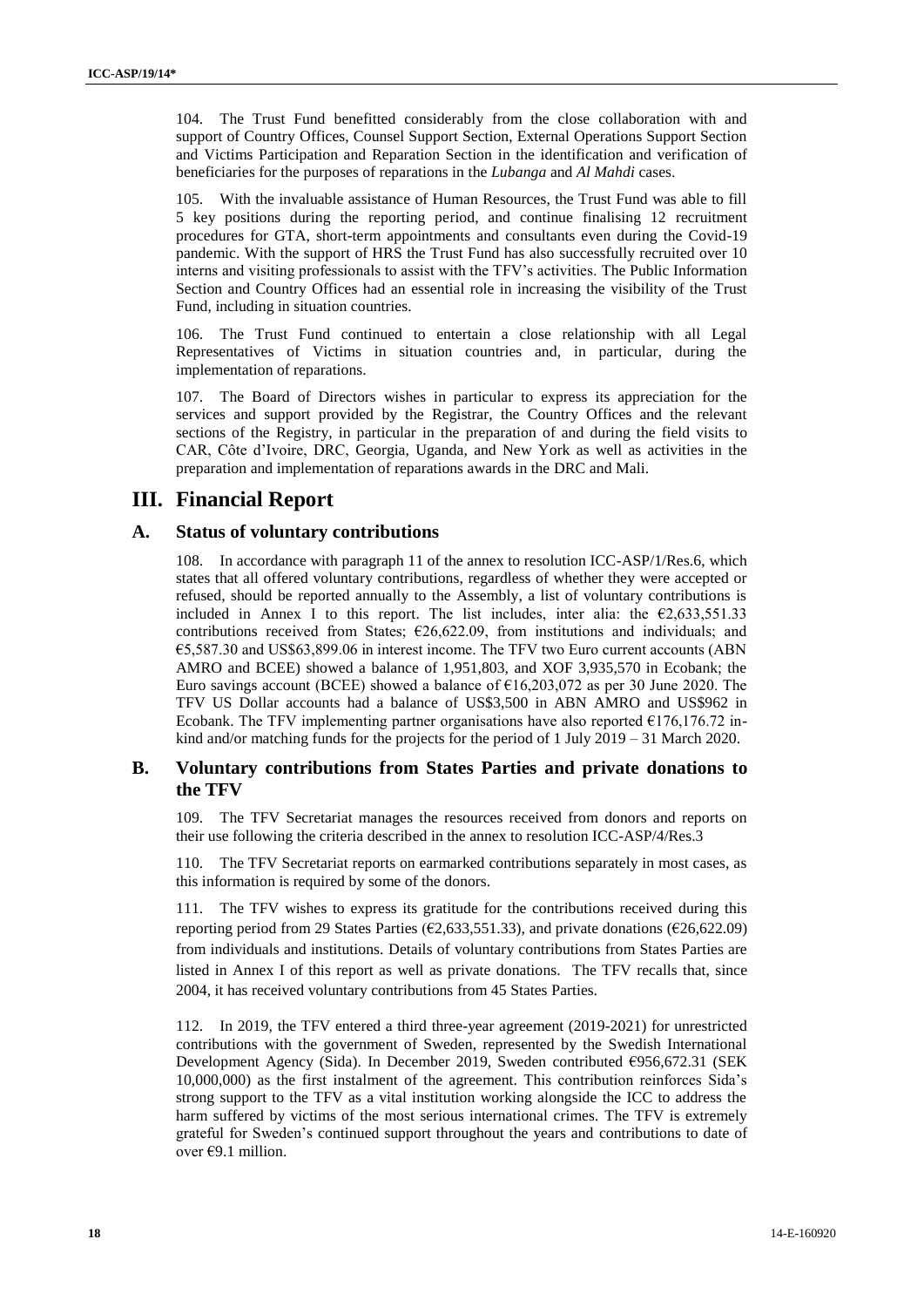113. In 2017, the TFV signed a new four-year agreement (2017–2020) with the government of Finland for a total of €800,000. This contribution was earmarked for supporting victims of sexual and gender-based violence (SGBV). In January 2020, Finland contributed  $\epsilon$ 200,000 as the third instalment of this agreement. The TFV is also extremely grateful for the previous three-year agreement from  $2012 - 2015$  with the government of Finland that was also earmarked to SGBV victims. Since 2004 the government of Finland has provided contributions of over  $\epsilon$ 3.1 million to date.

114. The need to address the effects of the pervasive and widespread practice of sexual violence in conflict, which are felt at the individual, family and community levels, has also been recognized by other donors to the TFV, many of whom have been earmarking their voluntary contributions to the TFV for SGBV victims. During the reporting period, in addition to Finland's  $\epsilon$ 200,000, the government of Japan also donated  $\epsilon$ 51,903, the government of Andorra contributed €10,000 and the government of Estonia contributed €50,000 earmarked for this cause. In early 2020, the TFV signed an agreement with the United Kingdom with the total amount of  $\epsilon$ 118,730 earmarked to projects in northern Uganda which focus on SGBV.

115. The Netherlands continued to be one of the Trust Fund's top supporters by contributing  $\epsilon$ 200,000 in 2019 as unrestricted funds. The Trust Fund is very grateful for the government of Netherlands' generosity and its continued support.

Germany continued to support the Trust Fund with a contribution of  $€300,000$ , earmarked to reparations resources. The TFV is extremely grateful for Germany's continued support throughout the years and contributions to date of over  $\epsilon 4.1$  million

117. Ireland continued to support the Trust Fund's work with a  $\epsilon$ 200,000 contribution during this reporting period, out of which €100,000 was earmarked to reparations resources, and €100,000 earmarked to assistance resources. Ireland has been one of the top supporters of the Trust Fund, providing over  $\epsilon$ 1.3 million since 2004.

118. Australia continued to support the Trust Fund with a contribution of  $\epsilon$ 185,283.55. The Trust Fund is very grateful for the government of Australia's generosity and its continued support.

119. In the reporting period the government of France donated  $\epsilon$ 50,000. The TFV is extremely grateful for France's continued support throughout the years.

120. During the reporting period the Government of Italy also returned as a donor to the Trust Fund with a contribution of  $€40,000$ , earmarked to individual and collective reparations awards in the *Al Mahdi* case.

121. During the reporting period, three States Parties donated to the Trust Fund for the first time: Chile ( $\epsilon$ 12,000), Nigeria ( $\epsilon$ 16,909.62), and Sierra Leone ( $\epsilon$ 2,991.95). The Trust Fund greatly appreciates the support from each of these new contributing States Parties.

122. Furthermore, donations were also received from Austria (€10,000), Belgium (€25,000), Cyprus (€15,000), Czech Republic (€23,389.08), Hungary (€10,000), Liechtenstein (€8,872.21), Luxembourg (€45,000), Poland (€20,000), Portugal (€20,000), Republic of Korea (€42,829.61), Slovakia (€15,000), Slovenia (€10,000), Spain (€40,000), Switzerland ( $\epsilon$ 70,000) and Uruguay ( $\epsilon$ 2,700).

123. With voluntary contributions and support from States Parties, the TFV can continue providing much needed assistance to the most vulnerable victims, so that these victims are able to begin the process of healing and become positive contributing members of their communities. For those States Parties with limited capacity to donate, their support, even if of a symbolical character, signals their commitment to the principle of reparations to victims of the crimes under the Rome Statute.

However, the TFV Secretariat has been stretched to a maximum in coping with a radically increasing workload both in The Hague and in the field. At the institutional level, the Trust Fund is facing two grave challenges: implementation capacity and financial resources in order to fully complement reparations awards in the *Lubanga* and *Al Mahdi* cases, to fund five-year assistance programmes in northern Uganda, and the DRC, and to expand assistance programmes to four additional countries. Furthermore, it most likely that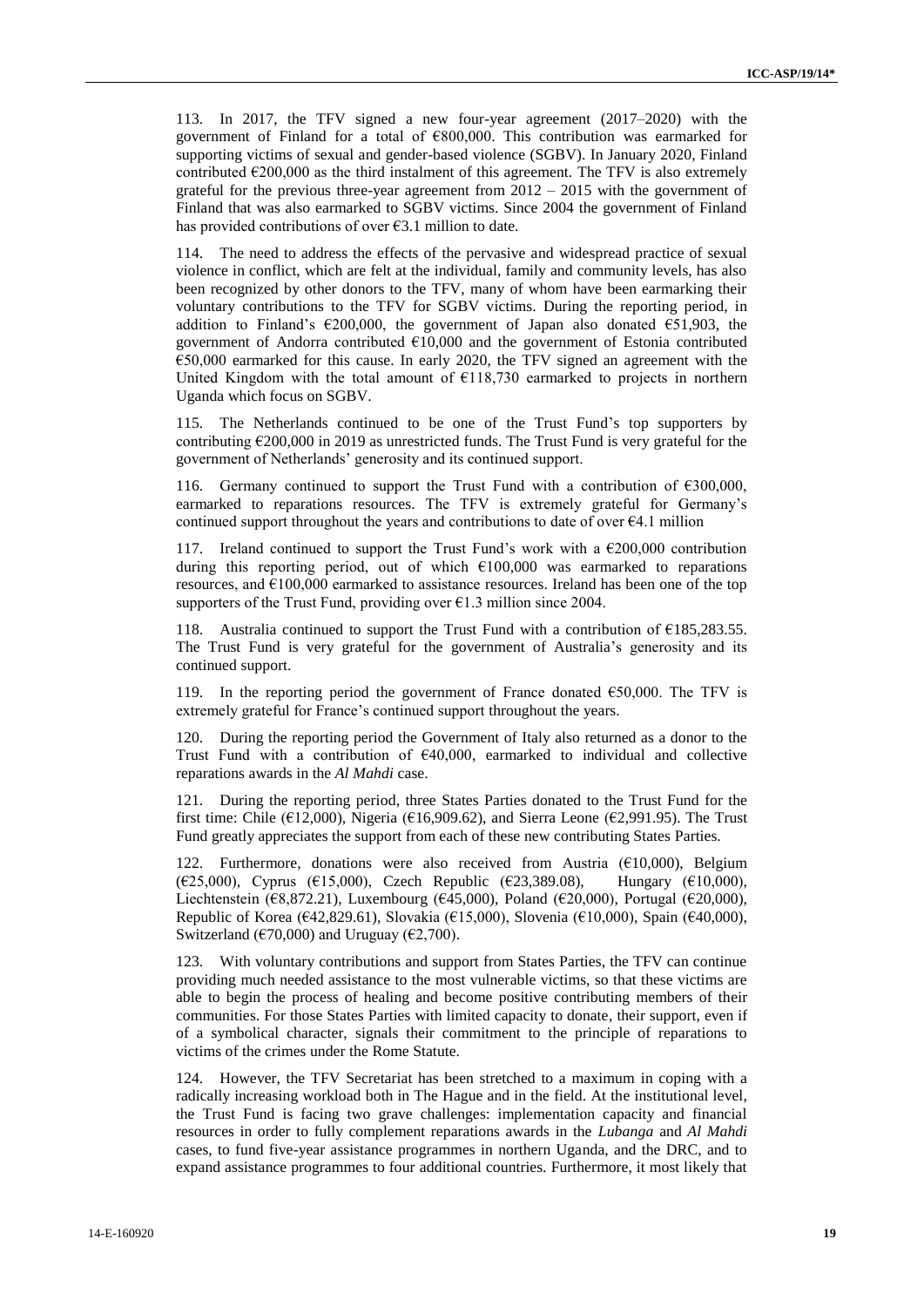the volume of work and required finances relevant to reparations orders will grow significantly, should there be reparations order in the *Ntaganda* and in the *Ongwen* cases.

125. The TFV seeks support from the States Parties to fill the remaining capacity gap and to allow the Trust Fund to continue its services in a professional and responsible manner. The Trust Fund would like to request the States Parties' consideration in this regard.

The Board of Directors calls upon all States Parties and other States, international and inter-governmental organizations, individuals, corporations and other entities to make voluntary contributions to ensure that the rights of victims and their families to receive reparations and assistance they need become reality.

127. The Board of Directors invites States Parties to follow the example of existing multi-annual funding agreements with the TFV, using official development assistance ("ODA") resources.

128. The Board of Directors invites States Parties to respond to requests made by the TFV for earmarked contributions for the purposes of funding specific reparations awards, as well as for replenishing and strengthening the Trust Fund's general reparations resources, and expresses its appreciation to those that have already done so.

129. The Board of Directors wishes to reiterate its calls for the States Parties to consider making earmarked voluntary contributions to the Trust Fund for the benefit of victims of sexual and gender-based violence, and expresses its appreciation to those that have already done so.

# **IV. Proposed budget for 2021 (MP VI)**

130. In accordance with resolution ICC-ASP/4/Res.3, the Board prepared the 2021 proposed budget for the Secretariat, as Major Programme VI in the Court's Budget, established pursuant to resolution ICC-ASP/3/Res.7. Pursuant to TFV Regulation 77(a), the Board of Directors submits the proposed budget for the Secretariat for the review of the Committee on Budget and Finance (CBF).

131. The Board of Directors is fully aware of the financial constraints that the States Parties face, in particular as a result of the COVID-19 crisis. The Board of Directors also accepts the responsibility to ensure that the Secretariat is able to address the foreseeably increasing workload, considering the rise in the number of situations where the Trust Fund will be active, in particular, because of the implementation of Court-ordered reparations and the expansion of assistance mandate programmes to other situation countries.

132. The TFV proposed a budget amount of €3,226.1 thousand for 2021 and thereby maintains the same nominal level of the 2020 approved budget.

133. The proposed budget absorbs the incremental increase in staff costs in accordance with the United Nations Common System. Reductions and efficiencies have been identified to non-staffing budget lines in order to minimize the impact on the core organizational capacity of the TFV that will face a considerable workload in 2021.

134. The TFV's 2021 proposed budget aims to further build on the structure of the TFV Secretariat, which allows the TFV to respond flexibly to unexpected developments and which strengthens the Secretariat in three critical areas: financial-administrative as well as legal capacity in The Hague, and on-site programme management and reparations implementation. The structure is based on the TFV's understanding of the evolving organisational capacity needs that are necessary to sustain the development and implementation of Court-ordered reparations awards, as well as the expansion of assistance mandate activities to other situation countries from 2020 onwards.

135. The TFV remains dedicated to continuously exploring synergies with the Registry and other organs of the Court in response to staffing needs.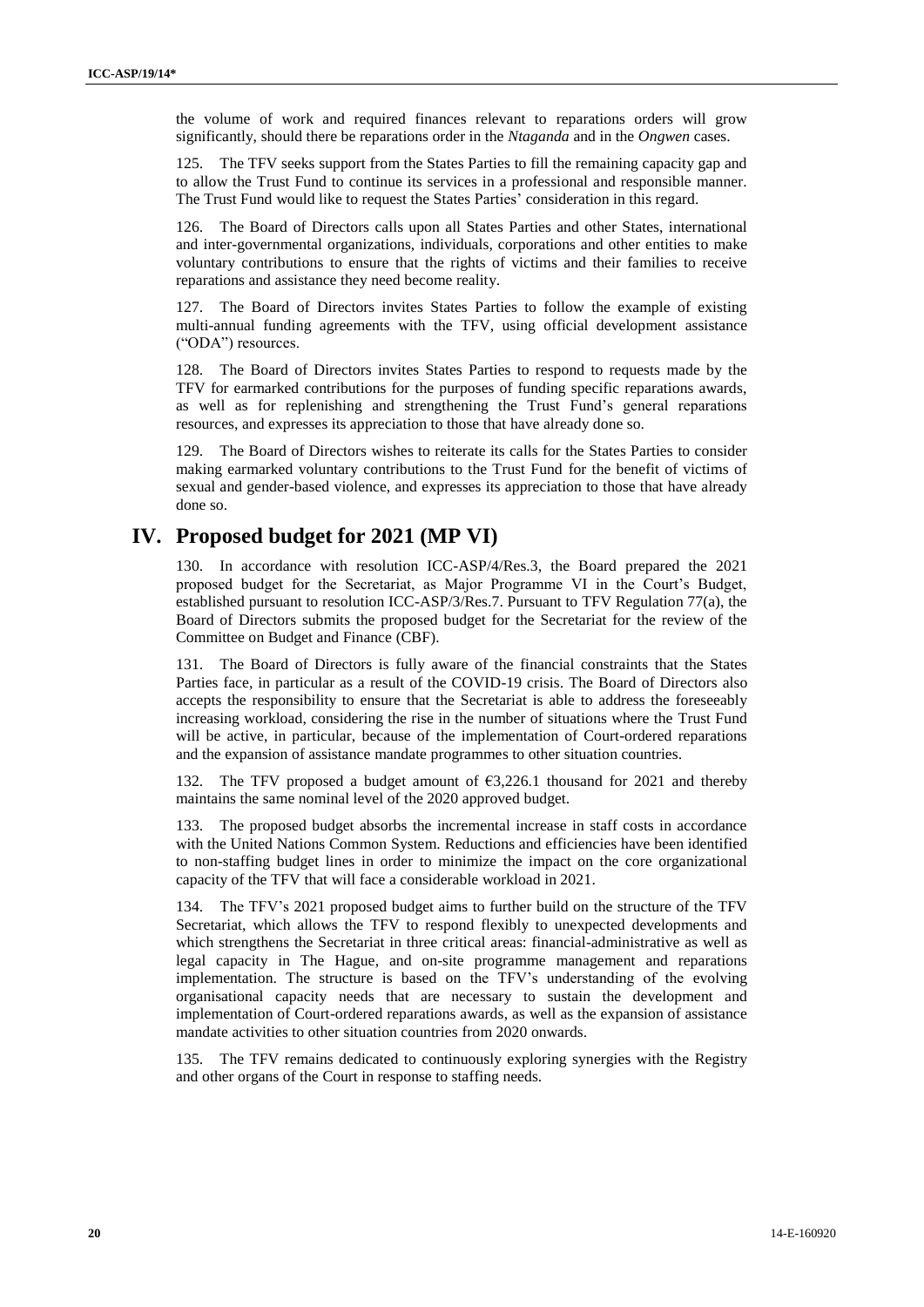# **Annex I**

# **A. Voluntary contributions received by the Trust Fund for Victims**

1. The Fund received the following voluntary contributions from States during the period from 1 July 2019 to 30 June 2020:

| <b>Contribution from States</b>    | Euros $(E)$  |
|------------------------------------|--------------|
| Andorra                            | 10,000.00    |
| Australia                          | 185,283.55   |
| Austria                            | 20,000.00    |
| Belgium                            | 25,000.00    |
| Chile                              | 12,000.00    |
| Cyprus                             | 15,000.00    |
| Czech Republic                     | 23,389.08    |
| Estonia                            | 50,000.00    |
| Finland                            | 200,000.00   |
| France                             | 50,000.00    |
| Germany                            | 300,000.00   |
| Hungary                            | 10,000.00    |
| Ireland                            | 200,000.00   |
| Italy                              | 40,000.00    |
| Japan                              | 51,903.00    |
| Liechtenstein                      | 8,872.21     |
| Luxembourg                         | 45,000.00    |
| Netherlands                        | 200,000.00   |
| Nigeria                            | 16,909.62    |
| Poland                             | 20,000.00    |
| Portugal                           | 20,000.00    |
| Republic of Korea                  | 42,829.61    |
| Sierra Leone                       | 2,991.95     |
| Slovakia                           | 15,000.00    |
| Slovenia                           | 10,000.00    |
| Spain                              | 40,000.00    |
| Sweden                             | 956,672.31   |
| Switzerland                        | 70,000.00    |
| Uruguay                            | 2,700.00     |
| <b>Total States' contributions</b> | 2,633,551.33 |

2. In addition to the above-mentioned contributions from States, the Fund received during the period from 1 July 2019 to 30 June 2020:

(a)  $\epsilon$ 26,622.09 in cash contributions from individuals and institutions;

(b)  $\epsilon$ 176,176.72 in-kind and/or matching donations from implementing partners from the period of 1 July 2019 – 31 March 2020 (details in annex II); and

(c)  $\epsilon$  £2,500;  $\epsilon$ 3,087.30 and US\$63,899.06 interest income received.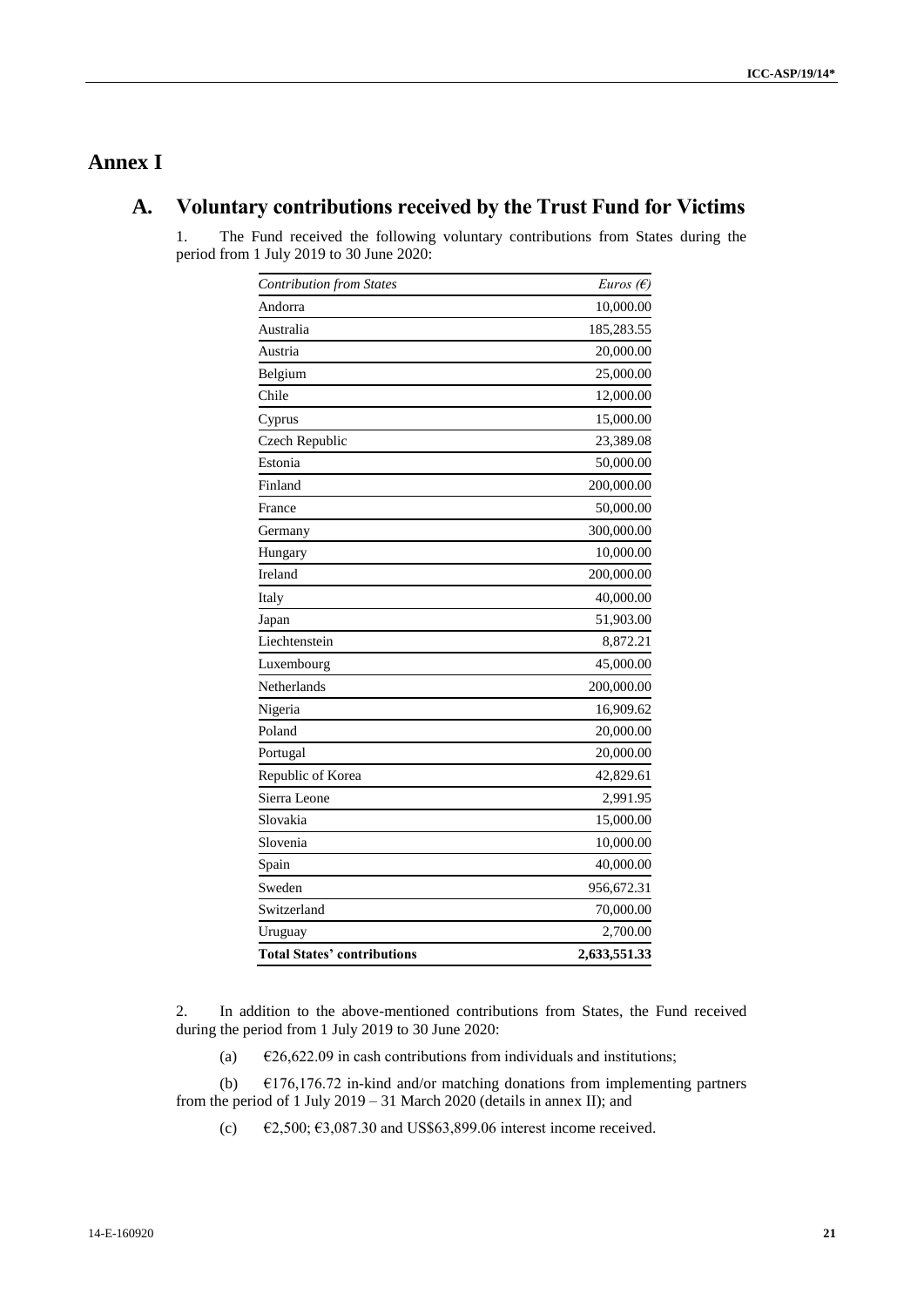# **B. List of voluntary contributions per bank accounts**

# **B.1. ABN AMRO (in €)**

| <b>ABN AMRO</b>                        |
|----------------------------------------|
| Account Holder: Trust Fund for Victims |
| Euro $(\epsilon)$                      |
| Account Number: 53.84.65.115           |
| NL54ABNA0538465115                     |
| ABNANL2A                               |
|                                        |

## **Bank details, including contributions received, from 1 July 2019 to 30 June 2020:**

| Details                                                   | <i>Euros</i> ( $\epsilon$ ) |
|-----------------------------------------------------------|-----------------------------|
| <b>Opening balance</b>                                    | 5,236,937                   |
| Contributions from individuals and institutions           | 26,622                      |
| <b>Contributions from States</b>                          | 2,562,240                   |
| Project payments – Assistance and/or Reparations Mandates | (1,488,130)                 |
| Refund unused project funds                               | $\Omega$                    |
| Transfer from current to other TFV accounts               | (18,040,757)                |
| Transfer to current from other TFV accounts               | 12,322,807                  |
| Transfer from ICC (fines)                                 | 330,000                     |
| Interest income (for savings account)                     | $2,500*$                    |
| Bank charges                                              | (416)                       |
| <b>Balance as at 30 June 2020</b>                         | 951,803                     |
| $\sim$                                                    | $\cdots$<br>$\cdots$        |

\* From 30.06.2020 there is no more interest gain on the account due to changes in ABN AMRO bank conditions.

| Contributions from individuals and institutions by month | <i>Euros</i> ( $\epsilon$ ) |
|----------------------------------------------------------|-----------------------------|
| <b>July 2019</b>                                         | 2.320.00                    |
| August 2019                                              | 120.00                      |
| September 2019                                           | 5,186.99                    |
| October 2019                                             | 4,120.00                    |
| November 2019                                            | 1,160.00                    |
| December 2019                                            | 6,228.11                    |
| January 2020                                             | 1,120.00                    |
| February 2020                                            | 520.00                      |
| March 2020                                               | 2,120.00                    |
| April 2020                                               | 1,120.00                    |
| May 2020                                                 | 1,486.99                    |
| June 2020                                                | 1,120.00                    |
| Total                                                    | 26,622.09                   |

| Contributions from States by month | <i>Euros</i> ( $\epsilon$ ) |
|------------------------------------|-----------------------------|
| <b>July 2019</b>                   | 185,283.55                  |
| August 2019                        | 0.00                        |
| September 2019                     | 50,000.00                   |
| October 2019                       | 92,000.00                   |
| November 2019                      | 710,000.00                  |
| December 2019                      | 1,140,061.39                |
| January 2020                       | 331,903.00                  |
| February 2020                      | 0.00                        |
| March 2020                         | 0.00                        |
| April 2020                         | 0.00                        |
| May 2020                           | 0.00                        |
| June 2020                          | 52,991.95                   |
| Total                              | 2,562,239.89                |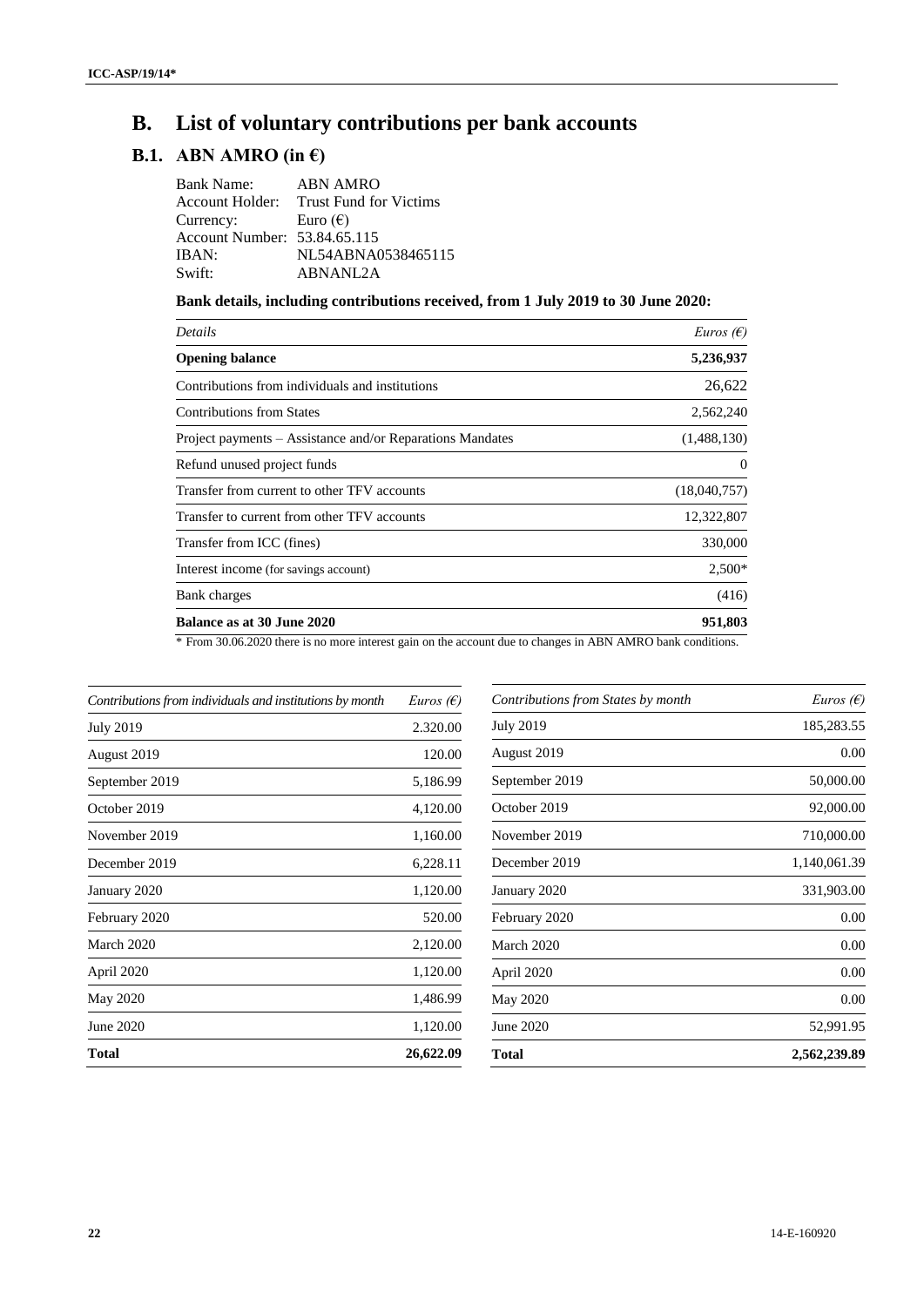# **B.2. ABN AMRO** (in  $\epsilon$ )

| <b>Bank Name:</b>            | ABN AMRO                                            |
|------------------------------|-----------------------------------------------------|
| Account Holder:              | Trust Fund for Victims Business Top Deposit Account |
| Currency:                    | Euro $(\epsilon)$                                   |
| Account Number: 53.84.73.843 |                                                     |

## **Bank details, including bank transfers from 1 July 2019 to 30 June 2020:**

| <b>Details</b>                                     | Euros $(\epsilon)$ |
|----------------------------------------------------|--------------------|
| <b>Opening balance</b>                             | 5,000,000          |
| Interest income                                    |                    |
| Transfer from current to savings account           |                    |
| Transfer from savings to other TFV savings account | (5,000,000)        |
| Balance as at 30 June 2020                         | 0                  |

## **B3. BCEE Savings Account**

| Bank Name:      | Banque et Caisse d'Epargne de L'Etat (BCEE) |
|-----------------|---------------------------------------------|
| Account Holder: | Trust Fund for Victims Time Deposit Account |
| Currency:       | EUR $(\epsilon)$                            |
|                 | Account Number: LU87 0019 4555 8262 4000    |

## **Bank details, including bank transfers from 1 July 2019 to 30 June 2020:**

| <b>Details</b>                           | Euros $(\epsilon)$ |
|------------------------------------------|--------------------|
| <b>Opening balance</b>                   | 6,830,543          |
| Interest income                          | 3,087              |
| Transfer from current to savings account | 11,200,000         |
| Transfer from savings to current account | (1,830,543)        |
| Bank charges                             | (15)               |
| Balance as at 30 June 2020               | 16,203,072         |

## **B4. BCEE Current Account**

| Banque et Caisse d'Epargne de L'Etat (BCEE) |
|---------------------------------------------|
| <b>Trust Fund for Victims</b>               |
| EUR $(\epsilon)$                            |
| Account Number: LU300019101415909000        |
|                                             |

## **Bank details, including bank transfers from 1 July 2019 to 30 June 2020:**

| <b>Details</b>                                      | Euros $(E)$ |
|-----------------------------------------------------|-------------|
| <b>Opening balance</b>                              | 0           |
| Interest income                                     | $\sqrt{ }$  |
| Transfer from other TFV accounts to current account | 1,000,000   |
| <b>Bank</b> charges                                 | (n/a)       |
| <b>Balance as at 30 June 2020</b>                   | 1,000,000   |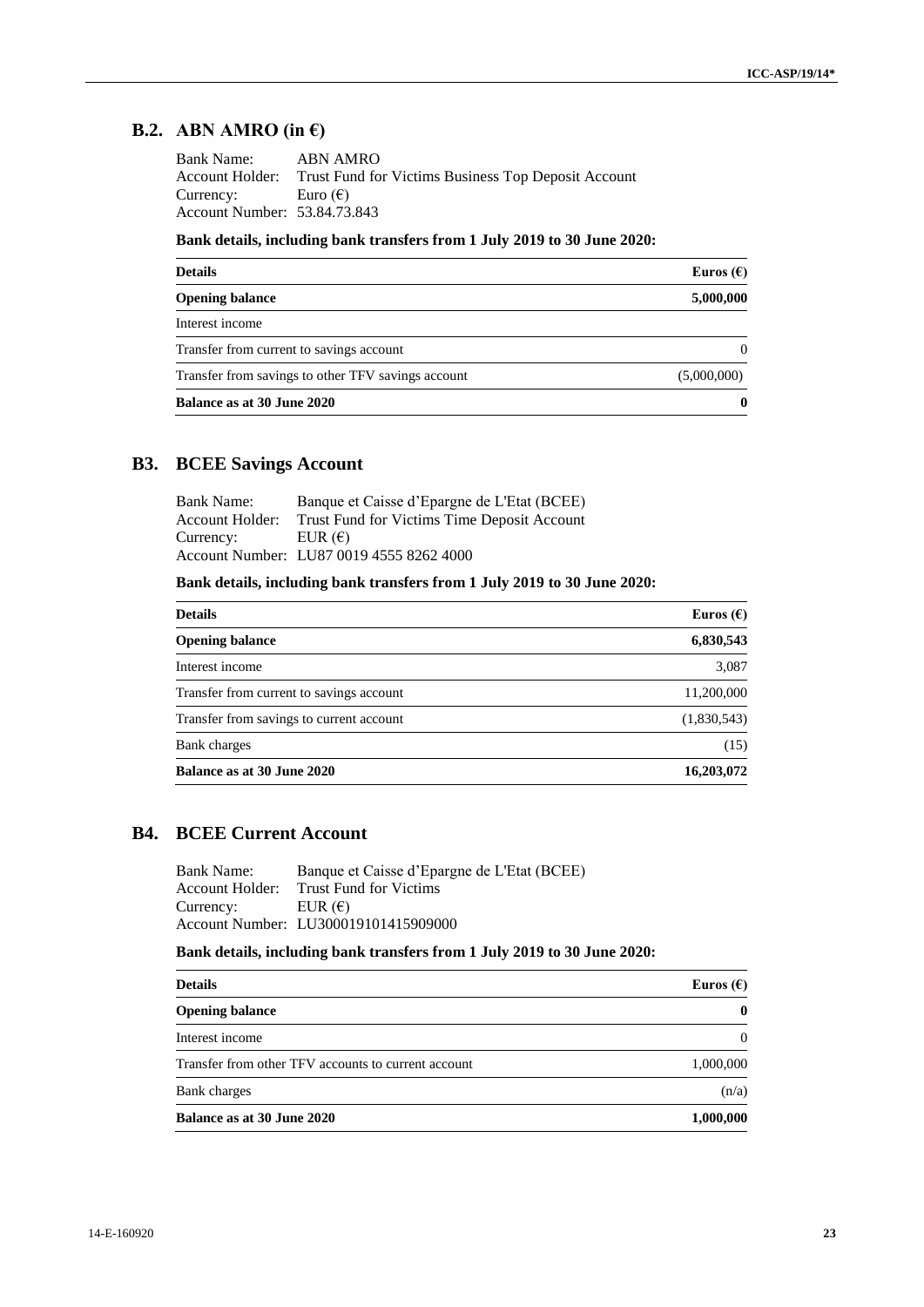## **B.5. ECOBANK (in XOF)**

| <b>Bank Name:</b>      | Ecobank Mali                  |
|------------------------|-------------------------------|
| Account Holder:        | <b>Trust Fund for Victims</b> |
| Currency:              | West African CFA Franc (XOF)  |
| <b>Account Number:</b> | 151204309003                  |
| Swift:                 | <b>ECOCMLBA</b>               |

## **Bank details, including bank transfers from 1 July 2019 to 30 June 2020:**

| <b>Details</b>                                           | Euros $(XOF)$ |
|----------------------------------------------------------|---------------|
| <b>Opening balance</b>                                   | 6,553,720     |
| Bank error (correction)                                  | 5,850         |
| Project Payments – Assistance and/or Reparations Mandate | (2,624,000)   |
| Balance as at 30 June 2020                               | 3,935,570     |

## **B.6. ECOBANK (in US\$)**

| <b>Bank Name:</b>      | <b>Ecobank DRC</b>            |
|------------------------|-------------------------------|
| Account Holder:        | <b>Trust Fund for Victims</b> |
| Currency:              | $USD$ (US\$)                  |
| <b>Account Number:</b> | 10453140075002                |
| Swift:                 | <b>ECOCCDKI</b>               |

## **Bank details, including bank transfers from 1 July 2019 to 30 June 2020:**

| <b>Details</b>                                            | US\$        |
|-----------------------------------------------------------|-------------|
| <b>Opening balance</b>                                    | $\mathbf 0$ |
| Transfer from other TFV accounts                          | 349,925     |
| Transfer from ICC                                         | 6,000       |
| Transfer to other TFV accounts                            | (9,950)     |
| Project payments – Assistance and/or Reparations Mandates | (343, 450)  |
| Bank charges                                              | (1, 563)    |
| Balance as at 30 June 2020                                | 962         |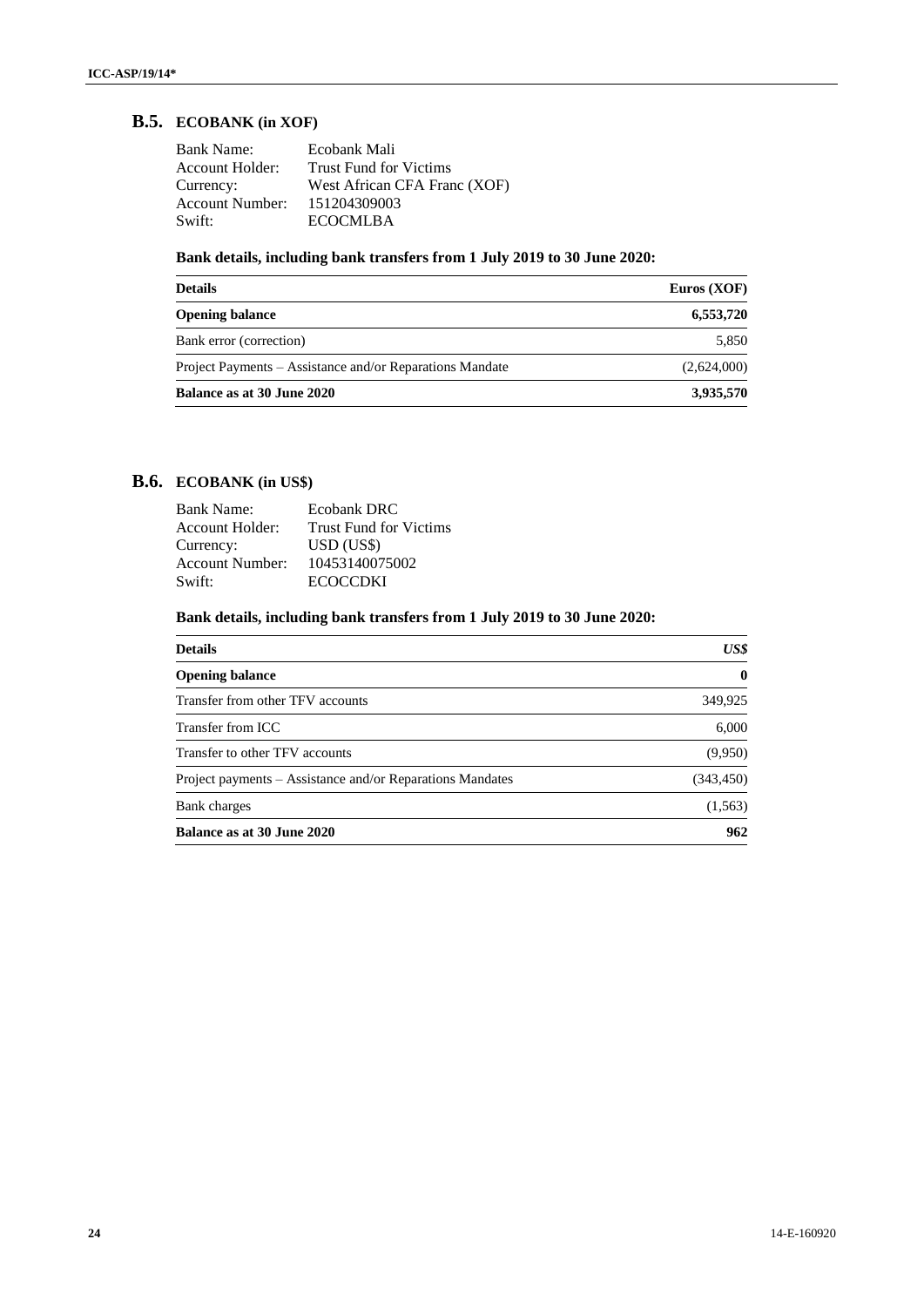## **B.7. ABN AMRO (in US\$)**

| <b>Bank Name:</b>            | <b>ABN AMRO</b>                        |
|------------------------------|----------------------------------------|
|                              | Account Holder: Trust Fund for Victims |
| Currency:                    | USD (USS)                              |
| Account Number: 53.86.21.176 |                                        |
| IBAN:                        | NL87ABNA0538621176                     |
| Swift:                       | ABNANL2A                               |

**Bank details, including contributions received, from 1 July 2019 to 30 June 2020:**

| US\$        |
|-------------|
| 200         |
| $\Omega$    |
| 78,843      |
| (437,009)   |
| 3,489,700   |
| (3,128,234) |
| 0           |
| 0           |
| 3,500       |
|             |

| Contributions from individuals and institutions<br>by month | US Dollars<br>(US\$) |
|-------------------------------------------------------------|----------------------|
| <b>July 2019</b>                                            | 0.00                 |
| August 2019                                                 | 0.00                 |
| September 2019                                              | 0.00                 |
| October 2019                                                | 0.00                 |
| November 2019                                               | 0.00                 |
| December 2019                                               | 0.00                 |
| January 2020                                                | 0.00                 |
| February 2020                                               | 0.00                 |
| March 2020                                                  | 0.00                 |
| April 2020                                                  | 0.00                 |
| May 2020                                                    | 0.00                 |
| June 2020                                                   | 0.00                 |
| <b>Total</b>                                                | 0.00                 |

*Contributions from States by month US Dollars (US\$)*

| Total            | 78,842.80 |
|------------------|-----------|
| June 2020        | 0.00      |
| May 2020         | 0.00      |
| April 2020       | 0.00      |
| March 2020       | 0.00      |
| February 2020    | 18,643.46 |
| January 2020     | 0.00      |
| December 2019    | 47,117.28 |
| November 2019    | 3,000.00  |
| October 2019     | 0.00      |
| September 2019   | 0.00      |
| August 2019      |           |
| <b>July 2019</b> | 10,082.06 |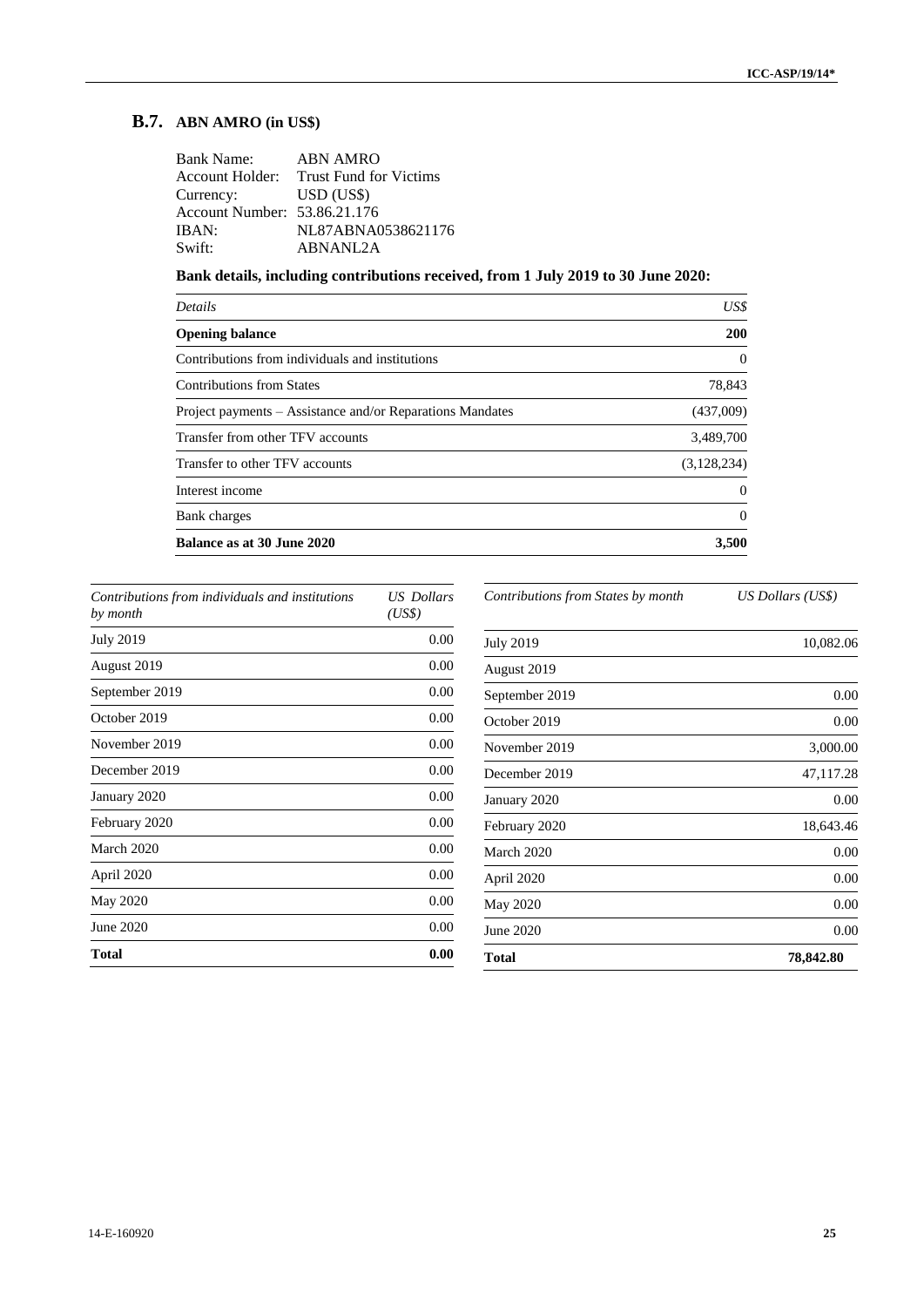## **B.8. Société Générale**

| Bank Name:      | Société General USD current account |
|-----------------|-------------------------------------|
| Account Holder: | <b>Trust Fund for Victims</b>       |
| Currency:       | USD (USS)                           |
| Account Number: | FR7630003043350005000292102         |
| Swift:          | <b>SOGEFRPP</b>                     |

## **Bank details, including bank transfers from 1 July 2019 to 30 June 2020:**

| <b>Details</b>                   | US\$         |
|----------------------------------|--------------|
| <b>Opening balance</b>           | $\mathbf{0}$ |
| Transfer from other TFV accounts | 5,800,000    |
| Transfer to other TFV accounts   | (5,863,899)  |
| Interest                         | 63.899       |
| Balance as at 30 June 2020       | $\mathbf{0}$ |

## **B.9. Société Générale**

| <b>Bank Name:</b> | Sociéée General USD 3M term deposit account    |
|-------------------|------------------------------------------------|
| Account Holder:   | <b>Trust Fund for Victims</b>                  |
| Currency:         | USD (USS)                                      |
| Account Number:   | LNB 1340599 (deposit) & LNB 1558338 (rollover) |
| Swift:            | <b>SOGEFRPP</b>                                |

## **Bank details, including bank transfers from 1 July 2019 to 30 June 2020:**

| <b>Details</b>                   | US\$         |
|----------------------------------|--------------|
| <b>Opening balance</b>           | $\mathbf{0}$ |
| Transfer from other TFV accounts | 2,800,000    |
| Transfer to other TFV accounts   | (2,800,000)  |
| Interest                         | $\Omega$     |
| Balance as at 30 June 2020       | $\mathbf{0}$ |

## **B.10. Société Générale**

| Société General USD 6M term deposit account |
|---------------------------------------------|
| <b>Trust Fund for Victims</b>               |
| USD (US\$)                                  |
| Account Number: LNB 1241659                 |
| <b>SOGEFRPP</b>                             |
|                                             |

## **Bank details, including bank transfers from 1 July 2019 to 30 June 2020:**

| <b>Details</b>                   | US\$        |
|----------------------------------|-------------|
| <b>Opening balance</b>           |             |
| Transfer from other TFV accounts | 3,000,000   |
| Transfer to other TFV accounts   | (3,000,000) |
| Interest                         | 0           |
| Balance as at 30 June 2020       |             |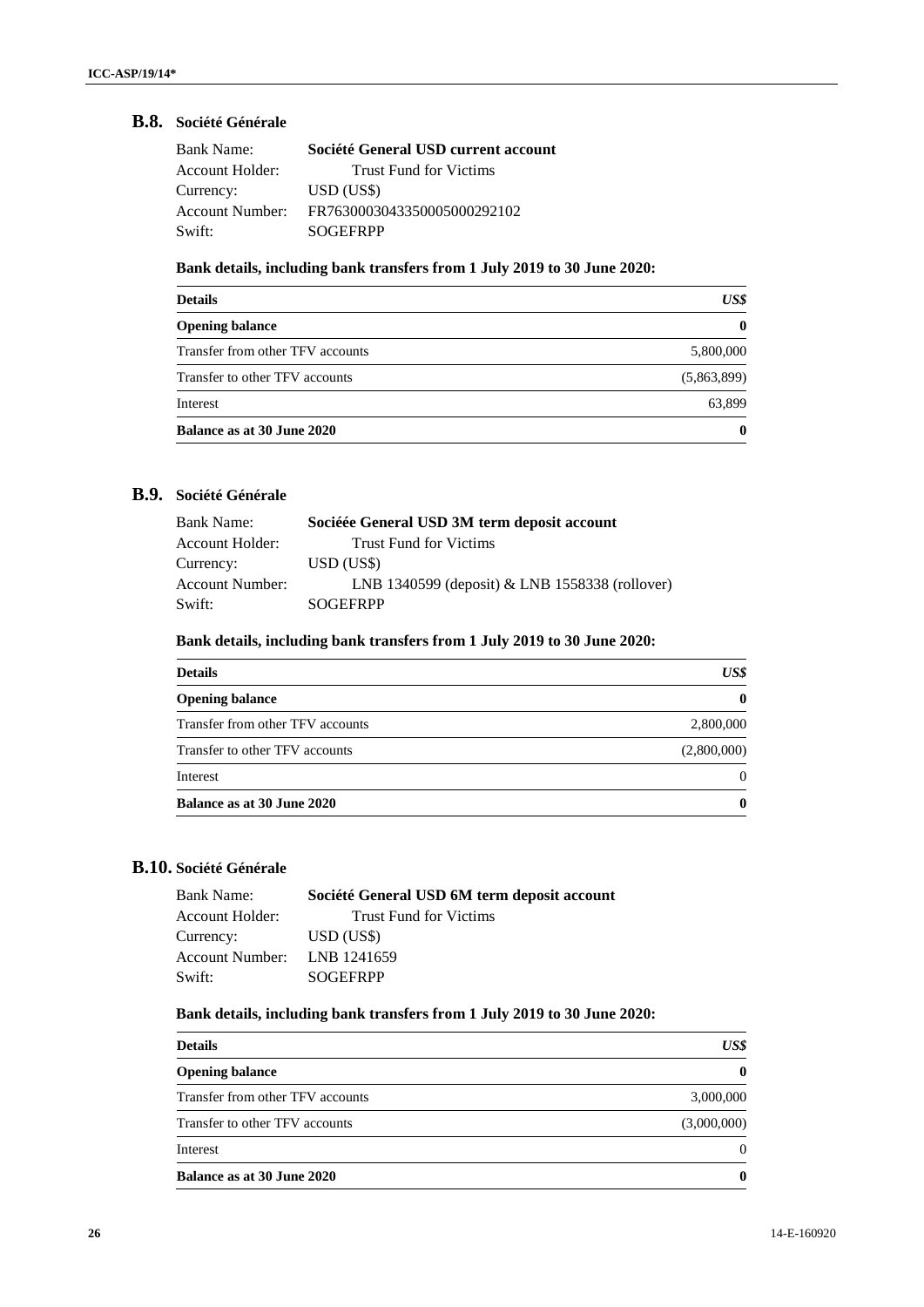# **B.11. PayPal**

| <b>Bank Name:</b>     | <b>PayPal EUR</b>               |
|-----------------------|---------------------------------|
| Account Holder:       | <b>Trust Fund for Victims</b>   |
| Currency:             | EUR $(\epsilon)$                |
| PayPal Email Address: | TrustFundforVictims@icc-cpi.int |

## **Bank details, including bank transfers from 1 July 2019 to 30 June 2020:**

| <b>Details</b>                   | US\$     |
|----------------------------------|----------|
| <b>Opening balance</b>           | 17       |
| Transfer from other TFV accounts |          |
| Transfer to other TFV accounts   | (17)     |
| Interest                         | $\Omega$ |
| Balance as at 30 June 2020       | 0        |

## **B.12. PayPal**

| Bank Name:            | PayPal USD                      |
|-----------------------|---------------------------------|
| Account Holder:       | <b>Trust Fund for Victims</b>   |
| Currency:             | USD (USS)                       |
| PayPal Email Address: | TrustFundforVictims@icc-cpi.int |

## **Bank details, including bank transfers from 1 July 2019 to 30 June 2020:**

| <b>Details</b>                   | US\$     |
|----------------------------------|----------|
| Opening balance                  | 523      |
| Transfer from other TFV accounts |          |
| Transfer to other TFV accounts   | (523)    |
| Interest                         | $\Omega$ |
| Balance as at 30 June 2020       | $\bf{0}$ |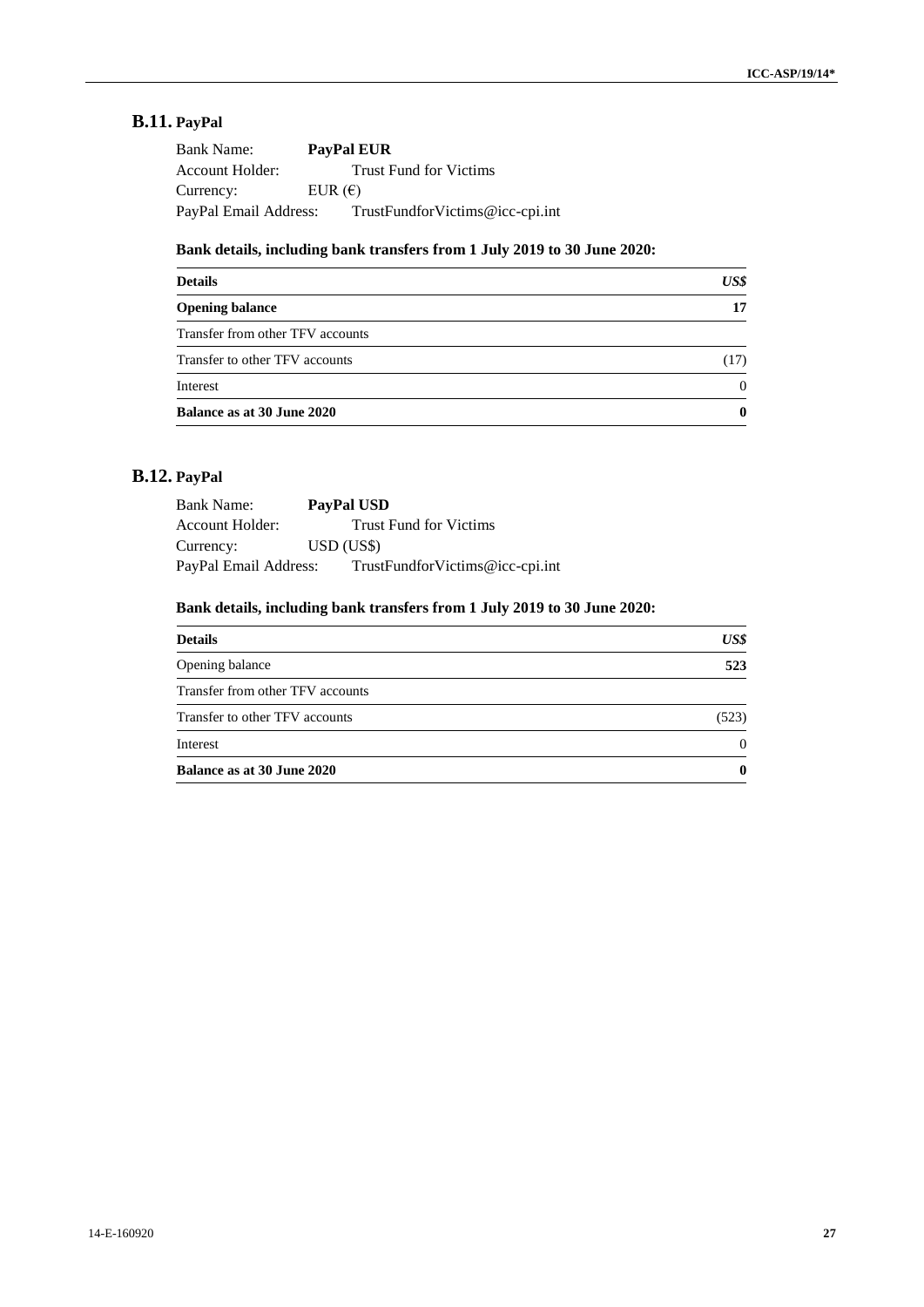## **Annex II**

# **TFV projects during the period 1 July 2019 to 30 June 2020**

#### **Northern Uganda - Assistance Mandate**

**Project(s): TFV/UG/2007/R2/038**

**Project title:** *Integrated physical and psychological rehabilitation support to victims project*

**Budget: €200,000**

**Matching funds by implementing partner:** €18,748.50\*

**Duration:** April 2019 – April 2020

**Type of victim and intervention:** Physical and psychological rehabilitation

**Project(s): TFV/UG/2007/R1/018**

**Project title:** *Capacity Building, Advocacy and Medical Rehabilitation of Northern Uganda's Victims of War*

**Budget:** €500,000

**Matching funds by implementing partner:** €68,935.43\*

**Duration:** April 2019 – April 2021

**Type of victim and intervention:** Physical (provision of orthotics and prosthetics) and psychological rehabilitations, material support for physically disabled victims of war

**Project(s):** TFV/UG/2007/R1/005

**Project title:** *Centre for expertise in psychosocial well-being of war affected children.*

**Budget:** €500,000

**Matching funds by implementing partner:** €11,101.48\*

**Duration:** April 2019 – April 2021

**Type of victim and intervention:** Psychological rehabilitation

**Project(s):** TFV/UG/2007/R1/020

**Project title:** *Treating the Mental Health Needs of Ugandan Victims of War Crimes: A Service and Capacity Building Approach.*

**Budget:** €500,000

**Matching funds by implementing partner:** €4,772.13\*

**Duration:** April 2019 – April 2021

**Type of victim and intervention:** Psychological rehabilitation for victimized communities by addressing their mental health needs.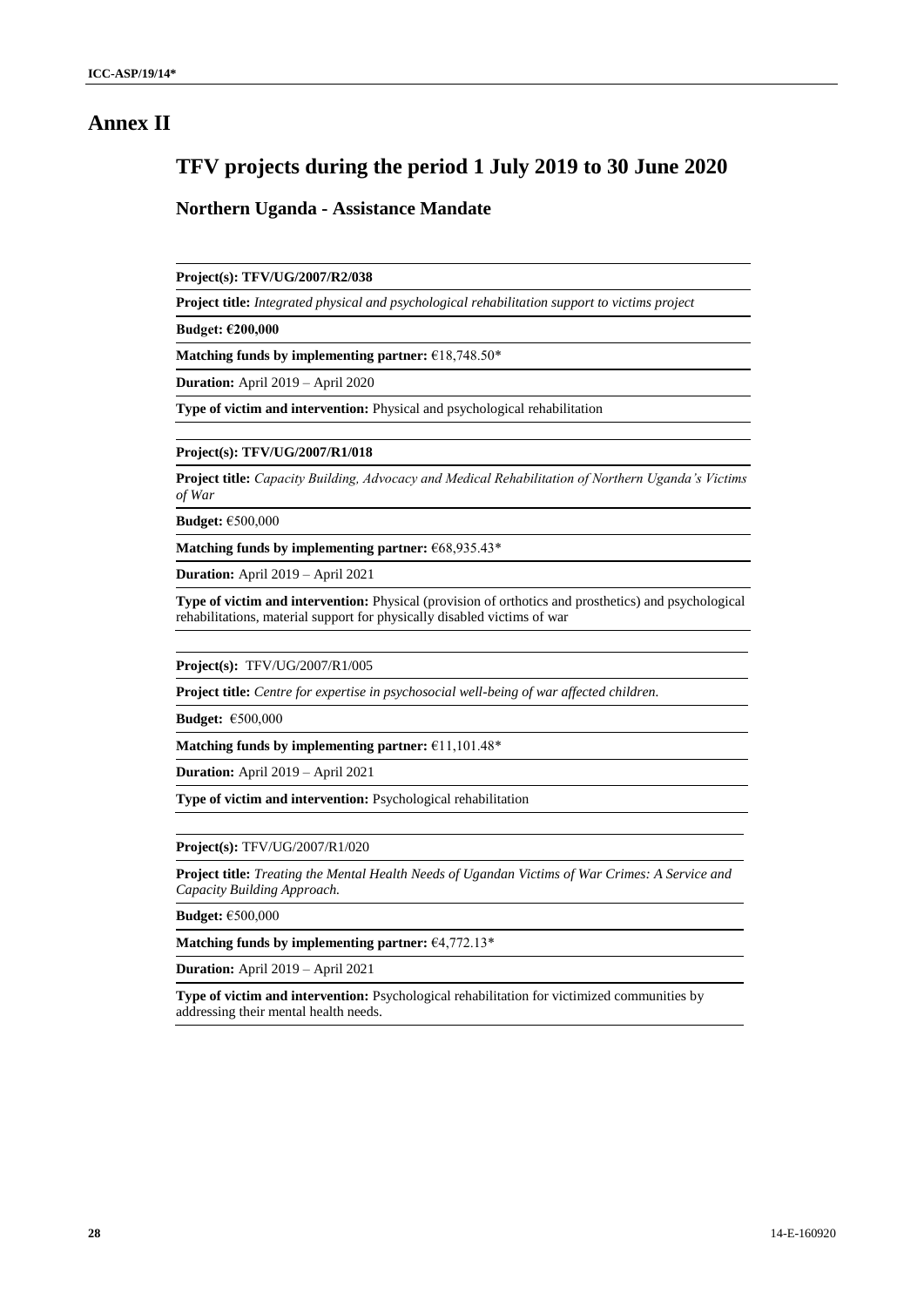**Project(s):** TFV/UG/2007/R1/014(b)

**Project title:** *Integrated physical and Psychological Rehabilitation Assistance for Victims in Northern Uganda.*

**Budget:** €500,000

**Matching funds by implementing partner:** €72,619.18\*

**Duration:** April 2019 – April 2021

**Type of victim and intervention:** Physical and psychological rehabilitation

#### **Project(s):** TFV/UG/2007/R2/041

**Project title:** *Provision of integrated Physical and Psychological Rehabilitation Assistance to War Victims in Northern Uganda*

**Budget:** €500,000

**Matching funds by implementing partner:** €0.00\*

**Duration:** April 2019 – April 2021

**Type of victim and intervention:** Physical and psychological rehabilitation, and material support

**Note:** The budget stated in the above tables corresponds to the total amount approved for the first year of implementation (April 2019 – April 2020) and the second year (April 2020 – April 2021).

\* The matching funds cover the period from 1 July 2019 to 31 March 2020, unless otherwise indicated.

#### **Democratic Republic of the Congo** - **Assistance mandate**

**Project(s):** TFV/DRC/2007/R1/004

**Project title:** *Media de l'Ituri pour la promotion de la culture de la paix et la cohésion sociale*

**Budget:** \$140,600

**Matching funds by implementing partner:** \$0.00\*

**Duration:** May 2020 – April 2021

**Type of victim and intervention:** Psychological rehabilitation through community peace building and reconciliation.

#### **Project(s):** TFV/DRC/2007/R1/011

**Project title:** *Projet d'Appui à la cohabitation pacifique et réinsertion socio-économique des victimes des conflits armés dans les territoires de Djugu et Mahagi, Province de l'Ituri*

**Budget:** \$150,000

**Matching funds by implementing partner:** \$0.00\*

**Duration:** May 2020 – April 2021

**Type of victim and intervention:** Psychological rehabilitation through peaceful coexistence and socioeconomic reintegration of victims of armed conflict.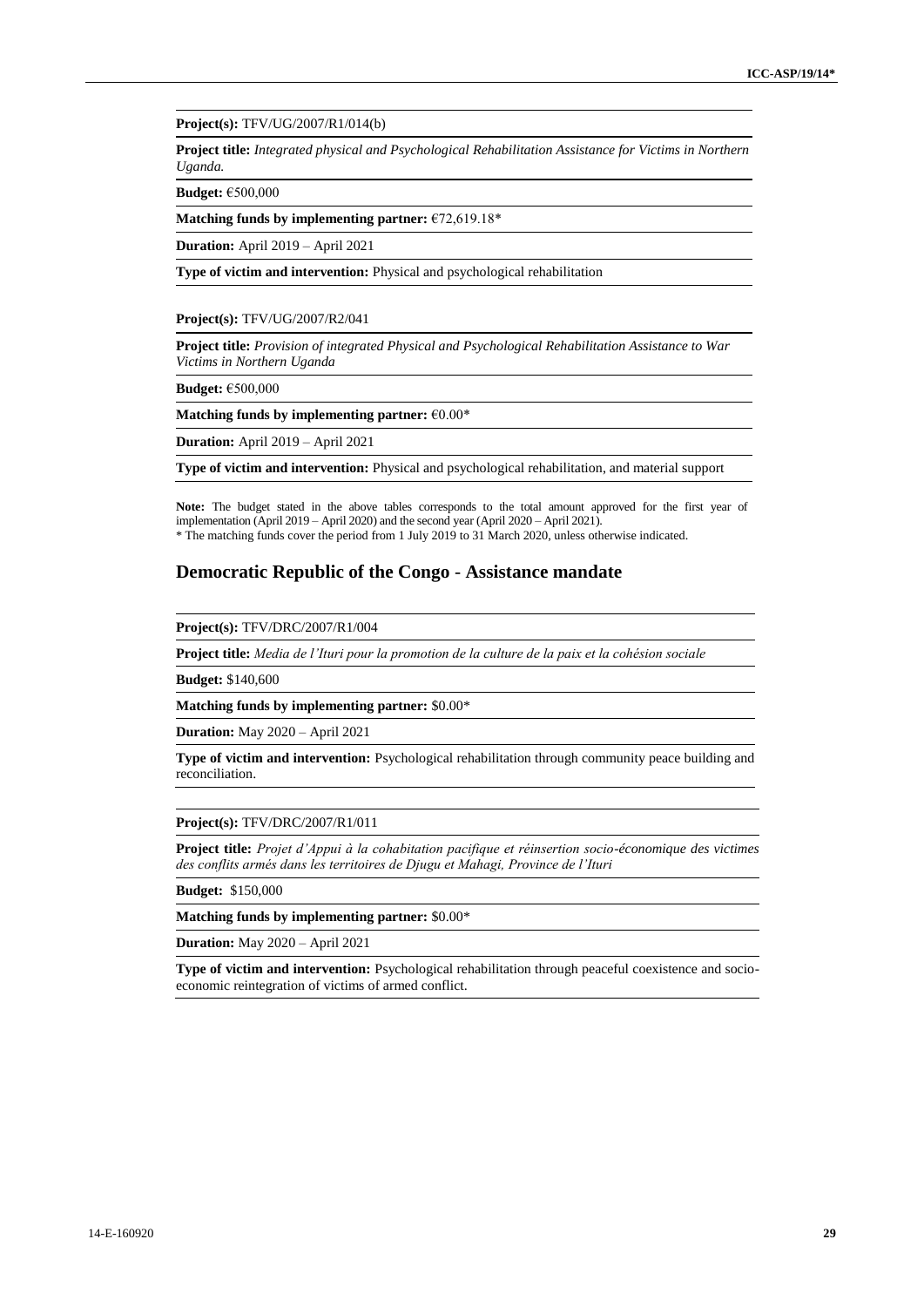**Project(s):** TFV/DRC/2007/R1/019

**Project title:** *À l'école de la paix*

**Budget:** \$150,000

**Matching funds by implementing partner:** \$0.00

**Duration:** May 2020 – April 2021

**Type of victim and intervention:** Psychological rehabilitation through peace and reconciliation activities focusing on children victims of violence associated with armed forces, child mothers, and vulnerable children affected by the conflict.

**Project(s):** TFV/DRC/2007/R1/021

**Project title:** *Pour une réhabilitation psychologique de qualité des survivant(e)s des violences sexuelles (SVS) du Sud-Kivu dans le cadre de la prise en charge holistique offerte au sein du HGR de Panzi*

**Budget**: \$130,000

**Matching funds by implementing partner:** \$0.00\*

**Duration:** May 2020 – April 2021

**Type of victim and intervention:** Psychological rehabilitation of survivors of sexual violence.

**Project(s):** TFV/DRC/2007/R2/026

**Project title:** *Réintégration psychosociale et socioéconomique des filles-mères victimes des guerres en Ituri*

**Budget:** \$150,000

**Matching funds by implementing partner:** \$0.00\*

**Duration:** May 2020 – April 2021

#### **Type of victim and intervention:**

Psychosocial rehabilitation and socio-economic reintegration of child mothers and victims of armed conflict.

#### **Project(s):** TFV/DRC/2007/R2/031

**Project title:** *Assistance et réhabilitation des survivants des violences sexuelles et autres crimes contre l' humanité dans la Province du Nord Kivu*

**Budget:** \$150,000

**Matching funds by implementing partner:** \$0.00\*

**Duration:** May 2020 – April 2021

**Type of victim and intervention:** Psychological rehabilitation and material support of survivors of sexual violence.

**Project(s):** TFV/DRC/2007/R2/032

**Project title:** *Accompagnement psychosociale et réinsertion socioéconomique de 550 jeunes femmes victimes des violences sexuelles dans les territoires de Mwenga et Walungu à l'Est de la RDC*

**Budget:** \$149,800

**Matching funds by implementing partner:** \$0.00\*

**Duration:** May 2020 – April 2021

**Type of victim and intervention:** Psychosocial support and socio-economic reintegration of young women who are victims of sexual violence.